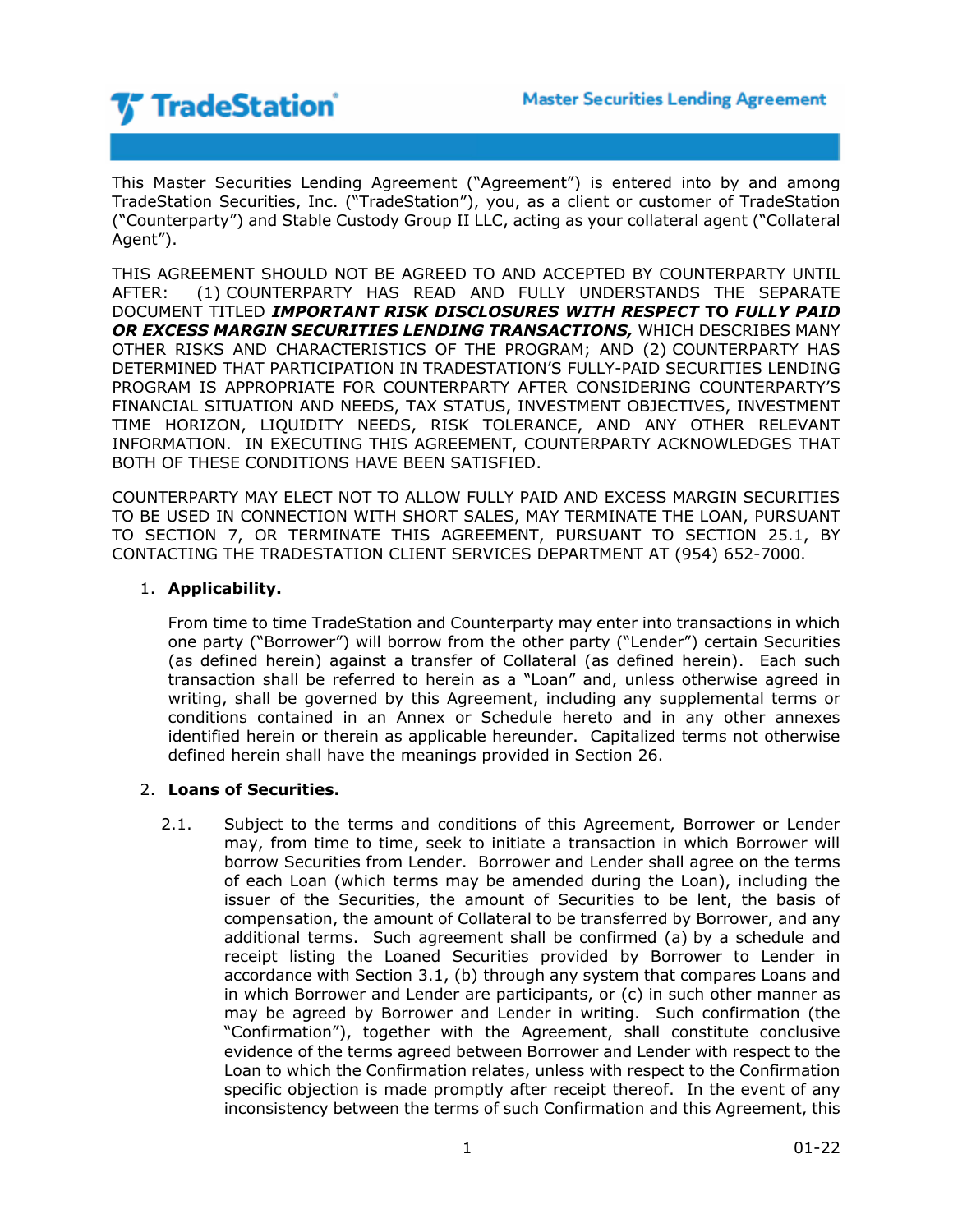Agreement shall prevail unless each party to the Loan has executed such Confirmation.

2.2. Notwithstanding any other provision in this Agreement regarding when a Loan commences, unless otherwise agreed, a Loan hereunder shall not occur until the Loaned Securities and the Collateral therefor have been transferred in accordance with Section 16.

## 3. **Transfer of Loaned Securities.**

- 3.1. Unless otherwise agreed, Borrower shall provide Lender, for each Loan in which Lender is a Customer, with a schedule and receipt listing the Loaned Securities. Such schedule and receipt may consist of (a) a schedule provided to Borrower by Lender and executed and returned by Borrower when the Loaned Securities are received, (b) in the case of Securities transferred through a Clearing Organization which provides transferors with a notice evidencing such transfer, such notice, or (c) a confirmation or other document provided to Lender by Borrower.
- 3.2. Notwithstanding any other provision in this Agreement, Borrower and Lender agree that they intend the Loans hereunder to be loans of Securities. If, however, any Loan is deemed to be a loan of money by Borrower to Lender, then Borrower shall have, and Lender shall be deemed to have granted, a security interest in the Loaned Securities and the proceeds thereof.

## 4. **Collateral.**

- 4.1. Unless otherwise agreed, Borrower shall, prior to or concurrently with the transfer of the Loaned Securities to Borrower, but in no case later than the Close of Business on the day of such transfer, transfer to Lender Collateral with a Market Value at least equal to 100% of the Market Value of the securities, but not to exceed 102% of the Market Value of the Loaned Securities. To protect the Lender, in the event Borrower defaults, the Collateral will consist of cash that is deposited with a bank as defined in Exchange Act Rule 15c3-3(a)(7) (the "Bank") in an account titled to reflect the manner in which Lender Collateral is being held for the Lender's benefit in accordance with Exchange Act Rule 15c3-3(b)(3) (the "Collateral Account"). The Collateral will be transferred each business day from TradeStation into the Collateral Account for the benefit of Lender pursuant to internal TradeStation procedures designed to support the movement, validation and monitoring of cash collateral transfers.
- 4.2. Borrower shall be deemed to have transferred Collateral to Lender upon transfer of the Collateral to the Collateral Account in the manner described herein. The Collateral transfer will occur each business day no later than the end of business and be calculated based upon the prior night's published closing price for each Loaned Security. The Collateral transferred by Borrower to Lender, as adjusted pursuant to Section 10, shall be security for Borrower's obligations in respect of such Loan and for any other obligations of Borrower to Lender hereunder. Borrower hereby pledges with, assigns to, and grants Collateral Agent for the benefit of Lender a continuing first priority security interest in, and a lien upon, the Collateral, which shall attach upon the transfer of the Loaned Securities by Lender to Borrower and which shall cease upon the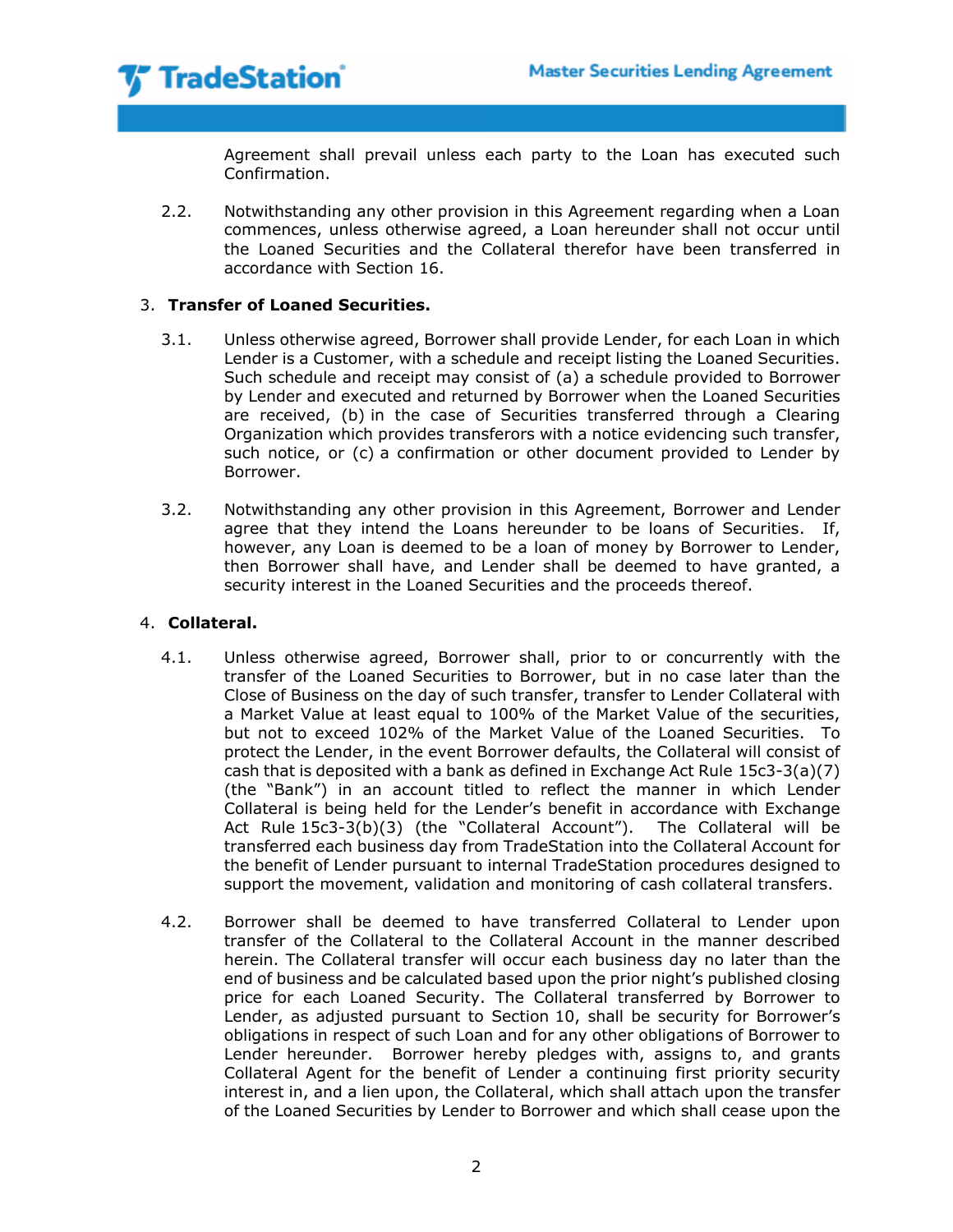transfer of the Loaned Securities by Borrower to Lender. In addition to the rights given to Collateral Agent for the benefit of Lender, Collateral Agent on behalf of Lender shall have all rights and remedies of a secured party under the UCC. Lender understands and agrees that the Collateral transferred to the Bank for Lender's benefit will be deposited into one or more accounts which also contain collateral pledged for securities loans made between TradeStation and other lenders of securities to TradeStation and that the Collateral in such account is allocated to Lender in accordance with the calculations contained in Section 10 of this Agreement. Borrower will initiate a Loan by transferring Loaned Securities from Lender pursuant to Exchange Act Rule 15c3-3(b)(3), therefore not causing the Loaned Securities to be subject to the general possession or control requirements of Exchange Act Rule 15c3-3(b).

- 4.3. Except as otherwise provided herein, upon transfer to Lender of the Loaned Securities on the day a Loan is terminated pursuant to Section 7, Lender shall be obligated to transfer, and hereby authorizes Borrower to effect the transfer of, the Collateral (as adjusted pursuant to Section 10) to Borrower on such day or, if such day is not a day on which a transfer of such Collateral may be effected under Section 16, the next day on which such a transfer may be effected.
- 4.4. If Borrower transfers Collateral to Lender, as provided in Section 4.1, and Lender does not transfer the Loaned Securities to Borrower, Borrower shall have the absolute right to the return of the Collateral; and if Lender transfers Loaned Securities to Borrower and Borrower does not transfer Collateral to Lender as provided in Section 4.1, Lender shall have the absolute right to the return of the Loaned Securities.

# 5. **Appointment of Collateral Agent**

- 5.1. Lender appoints the Collateral Agent, including any of its affiliates, to act on behalf of and for the benefit of Lender with respect to the Collateral pledged by Borrower pursuant to the Collateral Agent Protocols ("Collateral Agent Protocols"), a copy of which is attached to this Agreement as Appendix I. Collateral Agent hereby accepts such appointment on behalf and for the benefit of Lender. TradeStation agrees to pay the Collateral Agent a fee for its services on behalf of Lender. The parties agree to the Collateral Agent Protocols, which are hereby incorporated as part of this Agreement.
- 5.2. Lender appoints and instructs Collateral Agent to appoint the Bank as the depositary bank for the Collateral pursuant to the terms of the Deposit Account Control Agreement, dated as of April 21, 2021, among TradeStation, Collateral Agent and the Bank (as amended, supplemented or modified from time to time, the "Control Agreement"). By signing this Agreement, Lender instructs the Collateral Agent to agree on behalf of itself and Lender to all the provisions of the Control Agreement, a copy of which will be provided to Lender upon request.
- 5.3. Pursuant to the Collateral Agent Protocols, Collateral Agent shall not be charged with knowledge of any Default unless Collateral Agent has actual knowledge of such Default; provided, that Collateral Agent shall be deemed to have actual knowledge of an Act of Insolvency with respect to Borrower pursuant to Section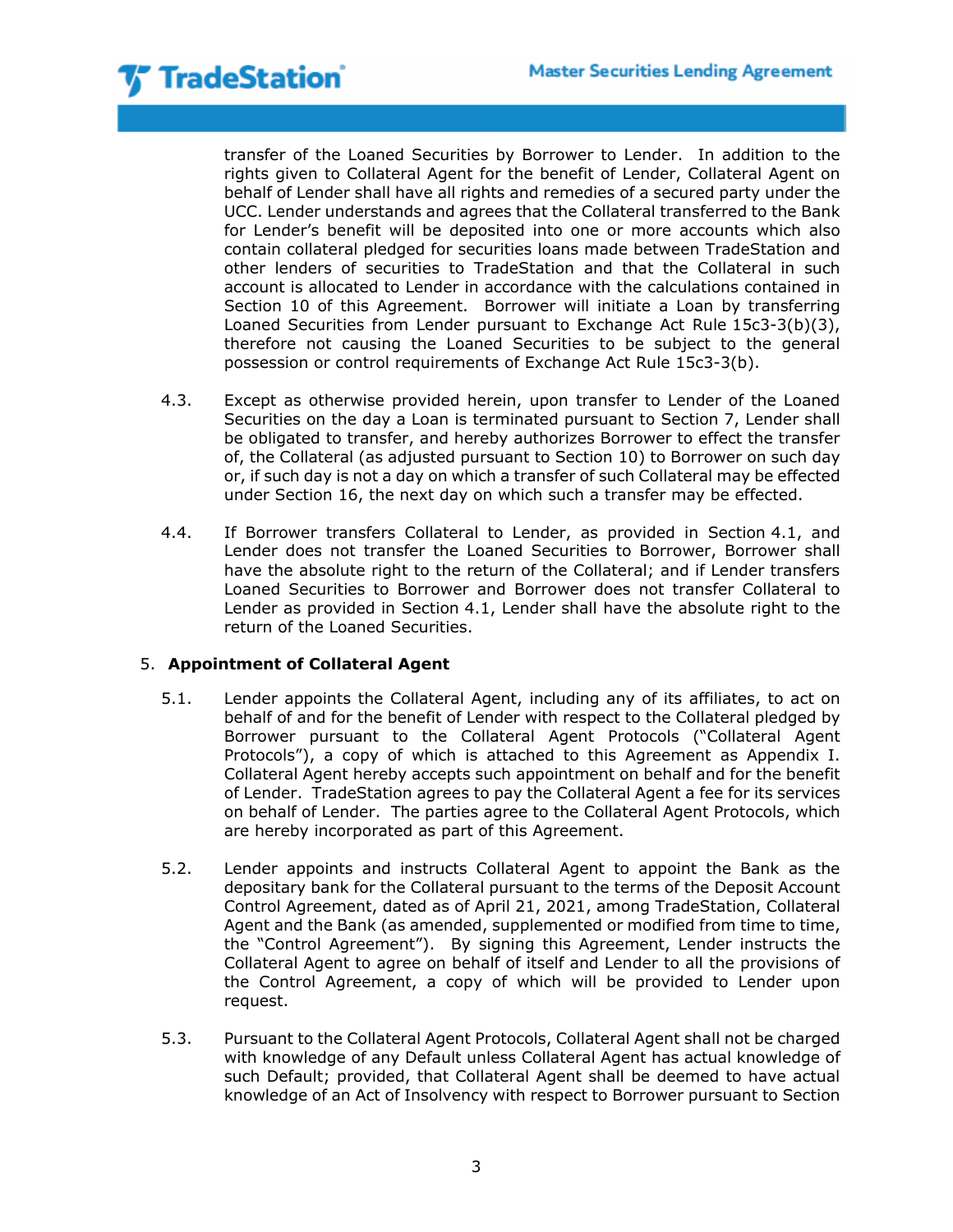13.5 of this Agreement upon the public filing of any case, proceeding, petition or decree against Borrower under Chapter 7 or Chapter 11 of the Bankruptcy Code, under the Securities Investor Protection Act of 1970 or under the Orderly Liquidation Authority under Title II of the Dodd-Frank Wall Street Reform and Consumer Protection Act.

5.4. TradeStation reserves the right to change the Bank by giving not less than ninety (90) days' prior notice to the Collateral Agent. In such event, Lender instructs the Collateral Agent to approve the successor to the Bank and to enter into one or more control agreements between and among TradeStation, Collateral Agent and the successor to the Bank to establish the Collateral Agent's "control" (within the meaning of the UCC) over the applicable accounts in order to perfect the Collateral Agent's security interest in the Collateral for the benefit of Lender.

## 6. **Income for Loan.**

- 6.1. Unless otherwise agreed, Borrower agrees to pay Lender a portion of the rebate earned on loaned securities ("Interest"), computed daily as further described in the attached Schedule of Basis of Compensation for Loan as it may be amended from time to time by Borrower. Interest, if any, on non-cash Collateral will be paid as agreed upon by Borrower and Lender.
- 6.2. Unless otherwise agreed, Income payable hereunder shall be payable within fifteen (15) Business Days following the last Business Day of the calendar month in which such Interest was incurred.

## 7. **Termination of the Loan.**

7.1. (a) Unless otherwise agreed, either Borrower or Lender may terminate a Loan on a termination date established by notice given to the other party thereto prior to the Close of Business on a Business Day. Unless an earlier date is agreed by Borrower and Lender, the termination date established by a termination notice shall be a date no earlier than the standard settlement date that would apply to a purchase or sale of the Loaned Securities in the principal market of such Loaned Securities (in the case of a notice given by Lender) or the non-cash Collateral securing the Loan in the principal market of such noncash Collateral (in the case of a notice given by Borrower) entered into at the time of such notice.

(b) Borrower may terminate a Loan on any Business Day, effective as of such Business Day, by transferring the Loaned Securities to Lender on such Business Day.

(c) The execution by Borrower of an order to sell the Loaned Securities by Lender shall constitute notice of termination by Lender to Borrower. The termination date established by such a sale of the Loaned Securities shall be the settlement date of such a sale of the Loaned Securities or any earlier date on which Borrower is deemed to have transferred Loaned Securities to Lender under paragraph (b) of this Section.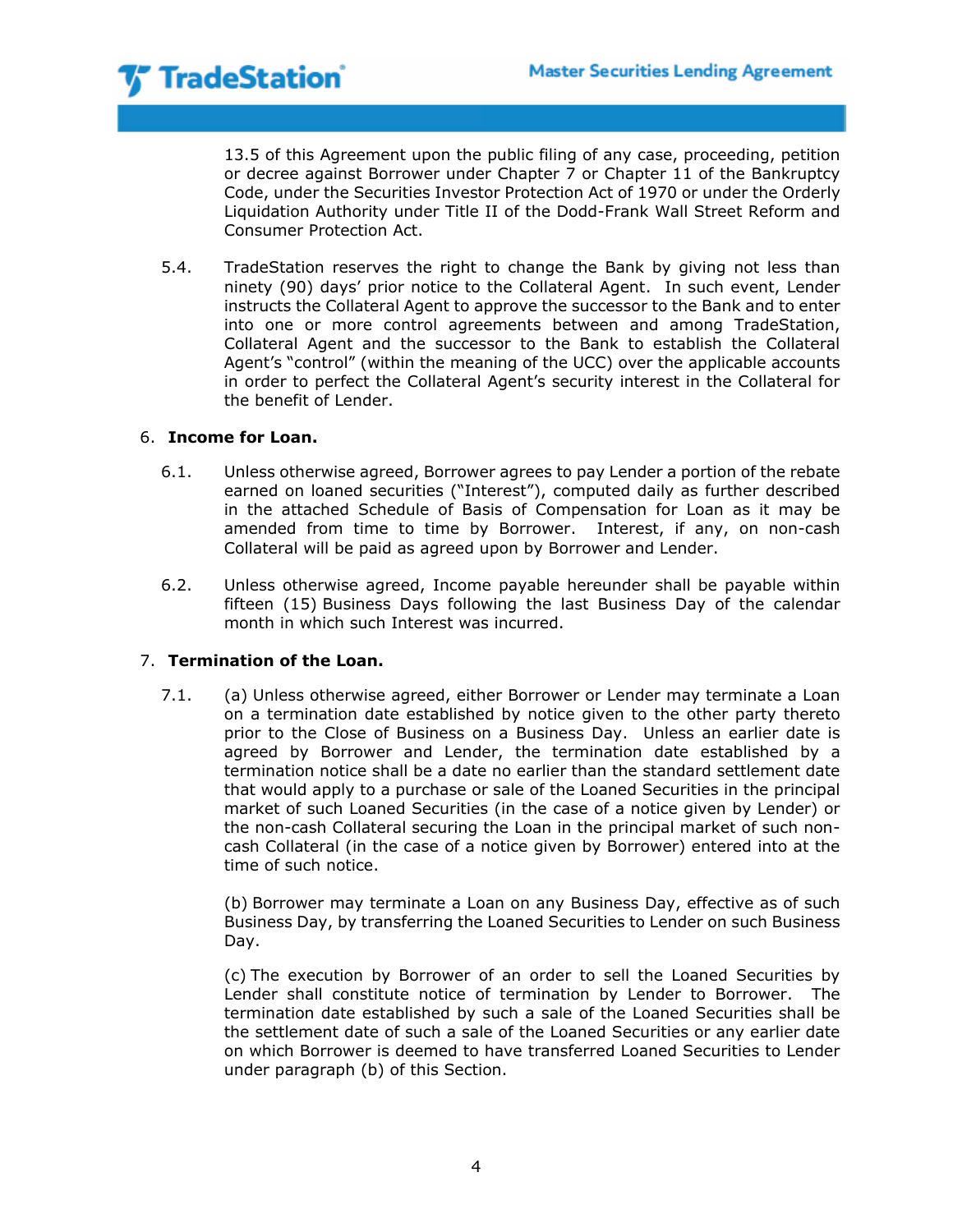7.2. Unless otherwise agreed, Borrower shall, on or before the Cutoff Time on the termination date of a Loan, transfer the Loaned Securities to Lender; provided, however, that upon such transfer by Borrower, the Collateral for such Loan (as adjusted pursuant to Section 10) shall be transferred to Borrower in accordance with Section 4.3.

## 8. **Rights in Respect of Loaned Securities and Collateral.**

8.1. Except as set forth in Sections 9.1 and 9.2 and as otherwise agreed by Borrower and Lender, until Loaned Securities are required to be redelivered to Lender upon termination of a Loan hereunder, Borrower shall have all of the incidents of ownership of the Loaned Securities, including the right to transfer the Loaned Securities to others. Lender hereby waives the right to vote, or to provide any consent or to take any similar action with respect to, the Loaned Securities in the event that the record date or deadline for such vote, consent or other action falls during the term of the Loan.

## 9. **Distributions.**

- 9.1. Lender shall be entitled to receive all Distributions made on or in respect of the Loaned Securities which are not otherwise received by Lender, to the full extent it would be so entitled if the Loaned Securities had not been lent to Borrower.
- 9.2. Any cash Distributions made on or in respect of the Loaned Securities, which Lender is entitled to receive pursuant to Section 9.1, shall be paid by the transfer of cash to Lender by Borrower, on the date any such Distribution is paid, in an amount equal to such cash Distribution, so long as Lender is not in Default at the time of such payment. Non-cash Distributions that Lender is entitled to receive pursuant to Section 9.1 shall be added to the Loaned Securities on the date of distribution and shall be considered such for all purposes, except that if the Loan has terminated, Borrower shall forthwith transfer the same to Lender.
- 9.3. Borrower shall be entitled to receive all Distributions made on or in respect of non-cash Collateral which are not otherwise received by Borrower, to the full extent it would be so entitled if the Collateral had not been transferred to Lender.
- 9.4. Any cash Distributions made on or in respect of such Collateral, which Borrower is entitled to receive pursuant to Section 9.3, shall be paid by the transfer of cash to Borrower by Lender, on the date any such Distribution is paid, in an amount equal to such cash Distribution, so long as Borrower is not in Default at the time of such payment. Non-cash Distributions that Borrower is entitled to receive pursuant to Section 9.3 shall be added to the Collateral on the date of distribution and shall be considered such for all purposes, except that if each Loan secured by such Collateral has terminated, Lender shall forthwith transfer the same to Borrower.
- 9.5. Unless otherwise agreed:

(a) If (i) Borrower is required to make a payment (a "Borrower Payment") with respect to cash Distributions on Loaned Securities under Sections 9.1 and 9.2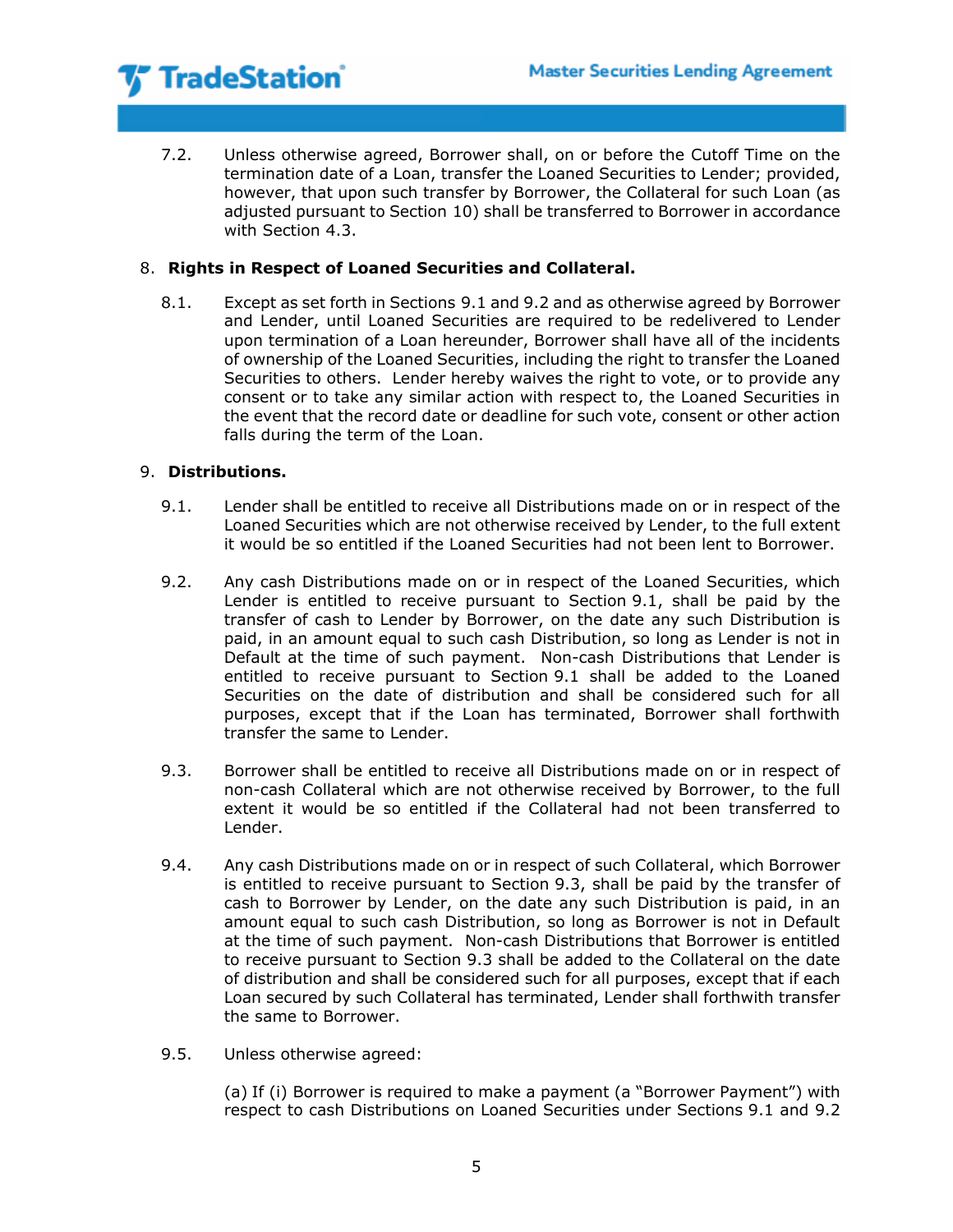

("Securities Distributions"), or (ii) Lender is required to make a payment (a "Lender Payment") with respect to cash Distributions on Collateral under Sections 9.3 and 9.4 ("Collateral Distributions"), and (iii) Borrower or Lender, as the case may be ("Payor"), shall be required by law to collect any withholding or other tax, duty, fee, levy or charge required to be deducted or withheld from such Borrower Payment or Lender Payment ("Tax"), then Payor shall (subject to subsections (b) and (c) below), pay such additional amounts as may be necessary in order that the net amount of the Borrower Payment or Lender Payment received by the Lender or Borrower, as the case may be ("Payee"), after payment of such Tax equals the net amount of the Securities Distribution or Collateral Distribution that would have been received if such Securities Distribution or Collateral Distribution had been paid directly to the Payee.

(b) No additional amounts shall be payable to a Payee under subsection (a) above to the extent that Tax would have been imposed on a Securities Distribution or Collateral Distribution paid directly to the Payee.

(c) No additional amounts shall be payable to a Payee under subsection (a) above to the extent that such Payee is entitled to an exemption from, or reduction in the rate of, Tax on a Borrower Payment or Lender Payment subject to the provision of a certificate or other documentation, but has failed timely to provide such certificate or other documentation.

Each party to a Loan shall be deemed to represent that, as of the commencement of such Loan, no Tax would be imposed on any cash Distribution paid to it with respect to (i) Loaned Securities subject to a Loan in which it is acting as Lender or (ii) Collateral for any Loan in which it is acting as Borrower, unless such party has given notice to the contrary to the other party thereto (which notice shall specify the rate at which such Tax would be imposed). Each party to a Loan agrees to notify the other of any change that occurs during the term of such Loan in the rate of any Tax that would be imposed on any such cash Distributions payable to it.

9.6. To the extent that, under the provisions of Sections 9.1 through 9.5, (a) a transfer of cash or other property by Borrower would give rise to a Margin Excess or (b) a transfer of cash or other property by Lender would give rise to a Margin Deficit, Borrower or Lender (as the case may be) shall not be obligated to make such transfer of cash or other property in accordance with such Sections, but shall in lieu of such transfer immediately credit the amounts that would have been transferable under such Sections to the account of Lender or Borrower (as the case may be).

### 10. **Mark to Market.**

10.1. If Lender is a Customer, Borrower shall daily mark to market any Loan hereunder and in the event that at the Close of Trading on any Business Day the Market Value of the Collateral for any Loan to Borrower shall be less than 100% of the Market Value of all the outstanding Loaned Securities subject to such Loan, Borrower shall transfer additional Collateral no later than the Close of Business on the next Business Day so that the Market Value of such additional Collateral, when added to the Market Value of the other Collateral for such Loan, shall equal 100% of the Market Value of the Loaned Securities. As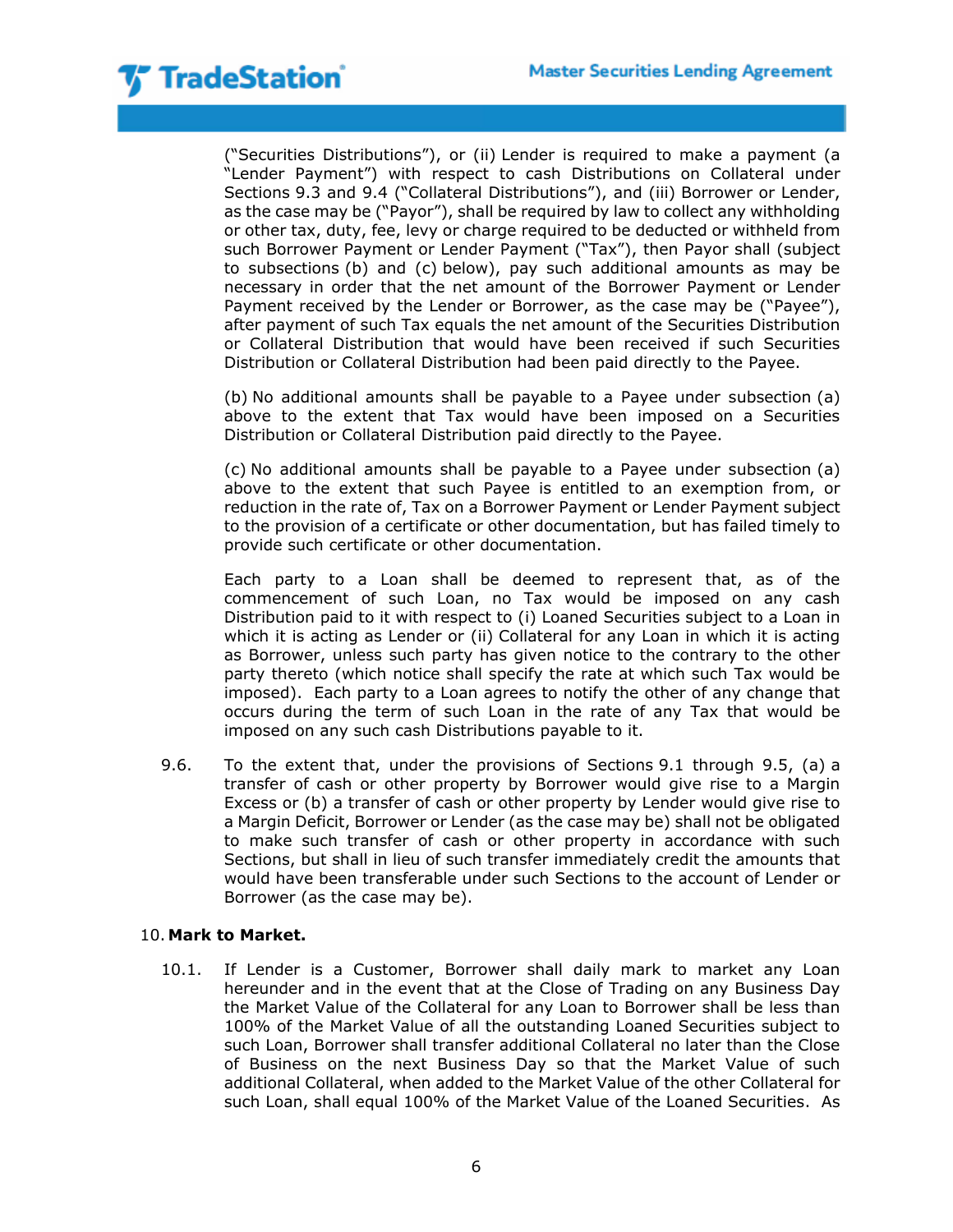agreed by Borrower and Lender or if Borrower determines in its discretion that applicable laws or market custom so require, Borrower may deposit additional collateral greater than 100% of the Market Value of the Loaned Securities not to exceed 102% of the Market Value of the Loaned Securities. On a daily basis, Borrower or its agent shall provide or make available to Collateral Agent markto-market information with respect to Lender that identifies the amount of Collateral that Borrower pledges to Lender for the Loans hereunder. Collateral Agent may rely upon, and be fully protected in relying upon, such mark-tomarket information provided by TradeStation which Collateral Agent reasonably believes to be genuine. Collateral Agent shall have no obligation to determine or verify whether any such Collateral equals or exceeds 100 percent of the Market Value of all the outstanding Loaned Securities subject to the Loans hereunder.

- 10.2. In addition to any rights of Lender under Section 10.1, if at any time the aggregate Market Value of all Collateral for Loans by Lender shall be less than the Margin Percentage of the Market Value of all the outstanding Loaned Securities subject to such Loans (a "Margin Deficit"), Borrower shall transfer additional Collateral no later than the Close of Business on the next Business Day so that the Market Value of such additional Collateral, when added to the Market Value of all other Collateral for such Loans, shall equal or exceed the Margin Percentage of the Market Value of the Loaned Securities.
- 10.3. Subject to Borrower's obligations under Section 10.1, if at any time the Market Value of all Collateral for Loans to Borrower shall be greater than the Margin Percentage of the Market Value of all the outstanding Loaned Securities subject to such Loans (a "Margin Excess"), Lender hereby authorizes Borrower to transfer to Borrower such amount of the Collateral selected by Borrower so long as the Market Value of the Collateral for such Loans, after deduction of such amounts, shall thereupon not be less than the Margin Percentage of the Market Value of the Loaned Securities.
- 10.4. Borrower and Lender may agree, with respect to one or more Loans hereunder, to mark the values to market pursuant to Sections 10.2 and 10.3 by separately valuing the Loaned Securities lent and the Collateral given in respect thereof on a Loan-by-Loan basis.
- 10.5. Borrower and Lender may agree, with respect to any or all Loans hereunder, that the respective rights of Lender and Borrower under Sections 10.2 and 10.3 may be exercised only where a Margin Excess or Margin Deficit exceeds a specified dollar amount or a specified percentage of the Market Value of the Loaned Securities under such Loans (which amount or percentage shall be agreed to by Borrower and Lender prior to entering into any such Loans).

## 11. **Representations.**

The parties to this Agreement hereby make the following representations and warranties, which shall continue during the term of any Loan hereunder:

11.1. Each party hereto represents and warrants that (a) it has the power to execute and deliver this Agreement, to enter into the Loans contemplated hereby and to perform its obligations hereunder, (b) it has taken all necessary action to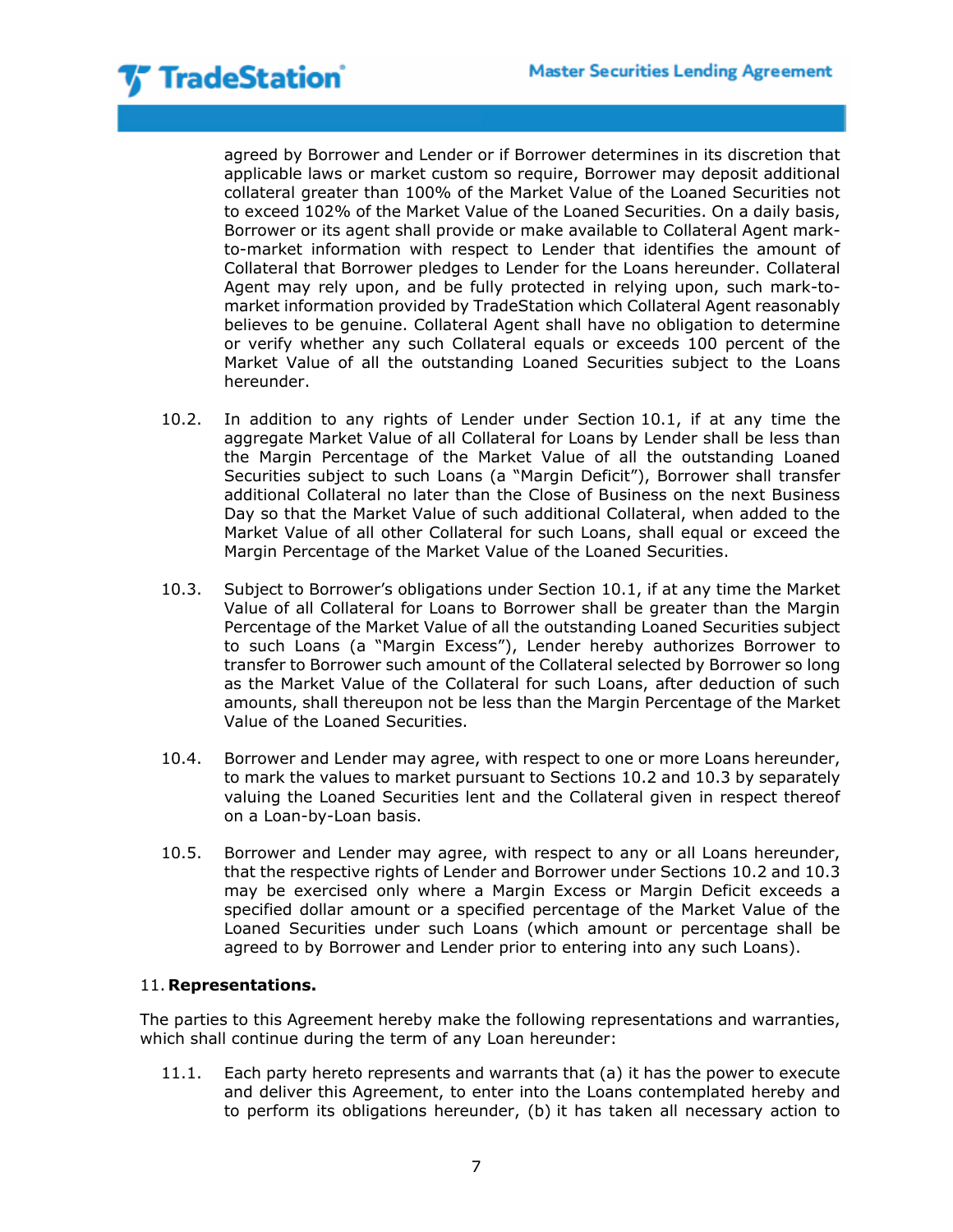

authorize such execution, delivery and performance, and (c) this Agreement constitutes a legal, valid and binding obligation enforceable against it in accordance with its terms.

- 11.2. Borrower and Lender each represents and warrants that it has not relied on the other for any tax or accounting advice concerning this Agreement and that it has made its own determination as to the tax and accounting treatment of any Loan and any dividends, remuneration or other funds received hereunder.
- 11.3. Borrower and Lender each represents and warrants that it is acting for its own account unless it expressly specifies otherwise in writing and complies with Section 12.1(b).
- 11.4. Lender represents that he or she is not an affiliate of the company that issued the Loaned Securities.
- 11.5. Borrower represents and warrants that it has, or will have at the time of transfer of any Collateral, the right to grant a first priority security interest therein subject to the terms and conditions hereof.
- 11.6. (a) Borrower represents and warrants that it (or the person to whom it relends the Loaned Securities) is borrowing or will borrow Loaned Securities that are Equity Securities for the purpose of making delivery of such Loaned Securities in the case of short sales, failure to receive securities required to be delivered, or as otherwise permitted pursuant to Regulation T as in effect from time to time.

(b) Borrower and Lender may agree, as provided in Section 25.2, that Borrower shall not be deemed to have made the representation or warranty in subsection (a) with respect to any Loan. By entering into any such agreement, Lender shall be deemed to have represented and warranted to Borrower (which representation and warranty shall be deemed to be repeated on each day during the term of the Loan) that Lender is either (i) an "exempted borrower" within the meaning of Regulation T or (ii) a member of a national securities exchange or a broker or dealer registered with the U.S. Securities and Exchange Commission that is entering into such Loan to finance its activities as a market maker or an underwriter.

11.7. Lender represents and warrants that it has, or will have at the time of transfer of any Loaned Securities, the right to transfer the Loaned Securities subject to the terms and conditions hereof.

## 12. **Covenants.**

12.1. Borrower and Lender each agrees either (a) to be liable as principal with respect to its obligations hereunder or (b) to execute and comply fully with the provisions of Annex I (the terms and conditions of which Annex are incorporated herein and made a part hereof).

# 13.**Events of Default.**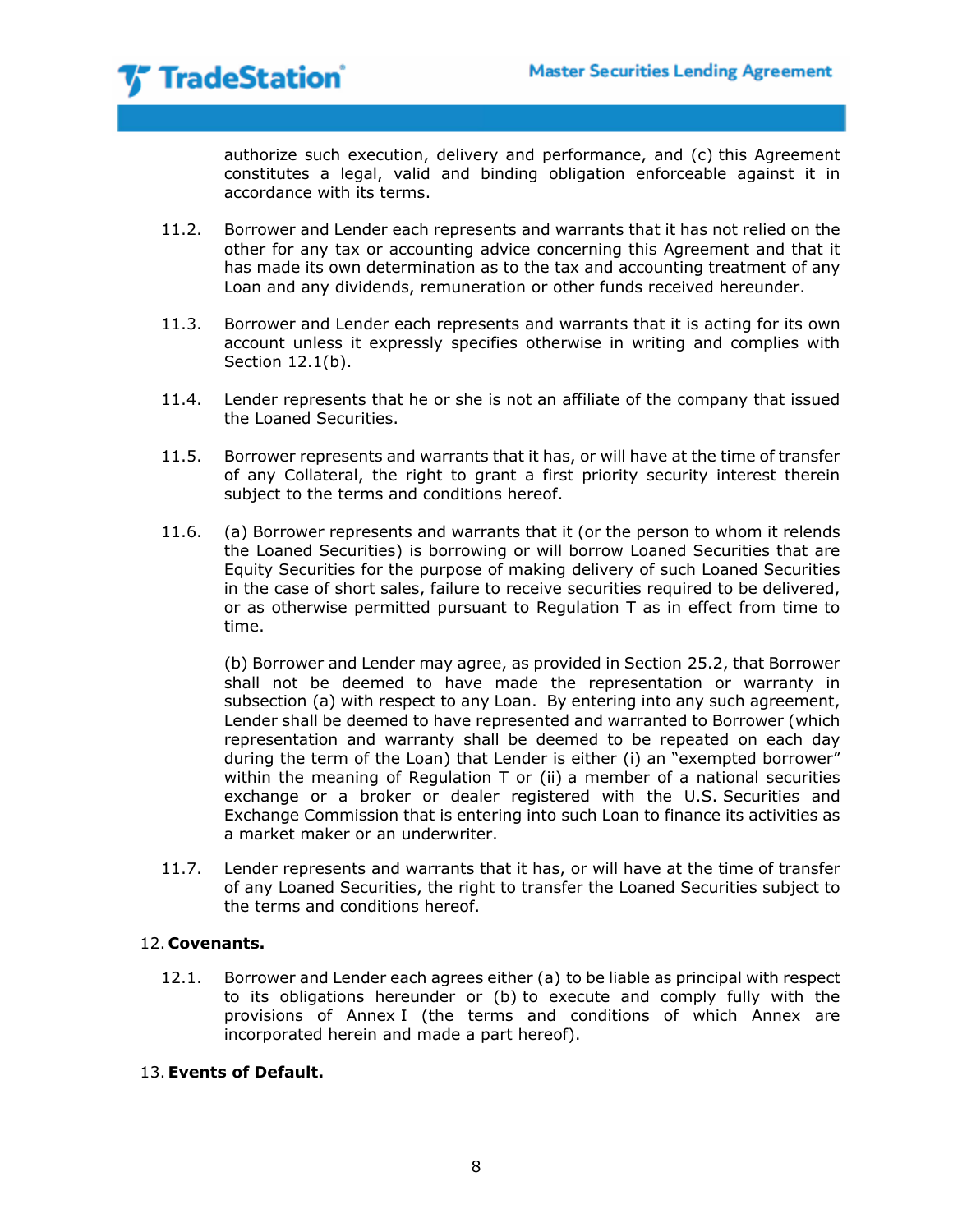All Loans hereunder may, at the option of the non-defaulting party (which option shall be deemed to have been exercised immediately upon the occurrence of an Act of Insolvency), be terminated immediately upon the occurrence of any one or more of the following events (individually, a "Default"):

- 13.1. if any Loaned Securities shall not be transferred to Lender upon termination of the Loan as required by Section 7;
- 13.2. if Lender interferes with the return of any Collateral to Borrower upon termination of the Loan as required by Section 7;
- 13.3. if Borrower shall fail to transfer Collateral as required by Section 10;
- 13.4. if Borrower (a) shall fail to transfer to Lender amounts in respect of Distributions required to be transferred by Section 9, (b) shall have been notified of such failure by Lender prior to the Close of Business on any day, and (c) shall not have cured such failure by the Cutoff Time on the next day after such Close of Business on which a transfer of cash may be effected in accordance with Section 16;
- 13.5. if an Act of Insolvency occurs with respect to Borrower or Lender;
- 13.6. if any representation made by Borrower or Lender in respect of this Agreement or any Loan or Loans hereunder shall be incorrect or untrue in any material respect during the term of any Loan hereunder;
- 13.7. if Borrower or Lender notifies the other of its inability to or its intention not to perform its obligations hereunder or otherwise disaffirms, rejects or repudiates any of its obligations hereunder; or
- 13.8. if Borrower or Lender (a) shall fail to perform any material obligation under this Agreement not specifically set forth in clauses 13.1 through 13.7, above, including but not limited to the payment of Income as required by Section 6, and the payment of transfer taxes as required by Section 15, (b) shall have been notified of such failure by the other party prior to the Close of Business on any day, and (c) shall not have cured such failure by the Cutoff Time on the next day after such Close of Business on which a transfer of cash may be effected in accordance with Section 16.

The non-defaulting party shall (except upon the occurrence of an Act of Insolvency) give notice as promptly as practicable to the defaulting party of the exercise of its option to terminate all Loans hereunder pursuant to this Section 13. If Lender is the non-defaulting party, such notice shall (except upon the occurrence of an Act of Insolvency) be given by Collateral Agent following its receipt of Lender's notice to Collateral Agent pursuant to Section 14.1. In the event of the occurrence of an Act of Insolvency with respect to Borrower, such notice and the termination of all Loans hereunder shall be deemed to have been given upon the public filing of any case, proceeding, petition or decree against the defaulting party under Chapter 7 or Chapter 11 of the Bankruptcy Code, under the Securities Investor Protection Act of 1970 or under the Orderly Liquidation Authority under Title II of the Dodd-Frank Wall Street Reform and Consumer Protection Act.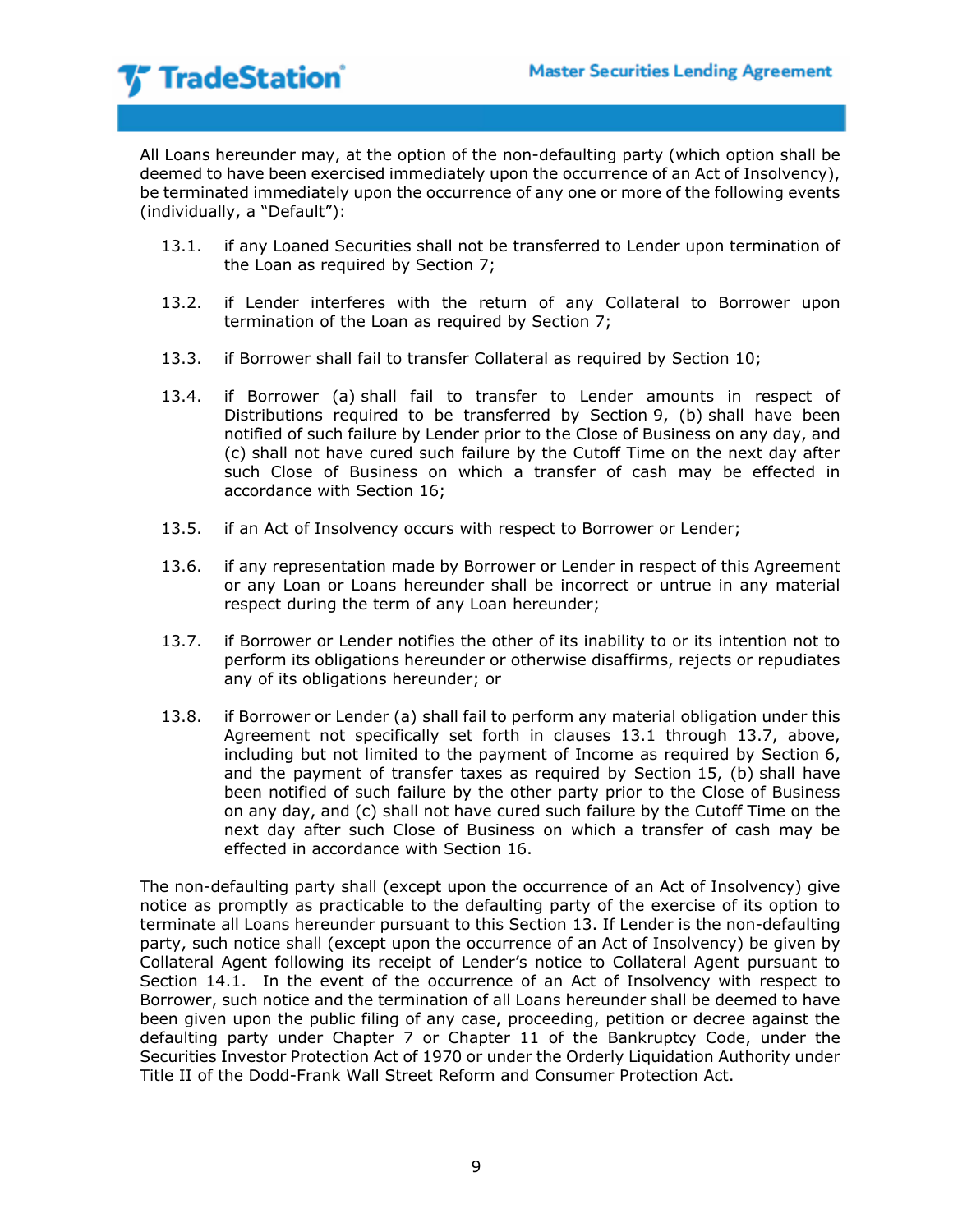

### 14. **Remedies.**

14.1. (a) **In the event that Lender decides to exercise its rights under this Section, Lender will contact Collateral Agent at: [800-433-1918](tel:800-433-1918) or email at [RTIDOps@rnt.com.](mailto:RTIDOps@rnt.com) Collateral Agent and the Bank reserve the right to require Lender to present any information, identification, certification or any other documentation reasonably deemed necessary by Collateral Agent or the Bank to establish Lender's entitlement to funds prior to disbursing any funds to Lender. Collateral Agent may rely upon, and be fully protected in relying upon, such instructions from Lender which it reasonably believes to be genuine, and will have no obligation to determine or verify the occurrence or continuation of a Default.** Upon knowledge of the occurrence of an Act of Insolvency with respect to Borrower pursuant to Section 5.3, Collateral Agent shall, on Lender's behalf, immediately commence the exercise of Lender's remedies as set forth in this Section 14.1.

(b) Upon the occurrence of a Default under Section 13 entitling Lender to terminate all Loans hereunder, Lender shall have the right, in addition to any other remedies provided herein (which, upon the occurrence of an Act of Insolvency, may be exercised following the termination of any applicable stay), (i) to purchase a like amount of Loaned Securities ("Replacement Securities") in the principal market for such Loaned Securities in a commercially reasonable manner, (ii) to instruct Collateral Agent to direct the Bank to remit to Collateral Agent for the benefit of Lender Collateral in the amount that Collateral Agent instructs, which Collateral shall be remitted by Collateral Agent to Lender in accordance with Lender's instructions to Collateral Agent and (iii) to apply and set off the Collateral and any proceeds thereof (including any amounts drawn under a letter of credit supporting any Loan) received from Collateral Agent against the payment of the purchase price for such Replacement Securities and any amounts due to Lender under Sections 6, 9, 15 and 17. Collateral Agent may rely upon, and be fully protected in relying upon, any notice received from Lender which it reasonably believes to be genuine relating to a Default with respect to Borrower and Lender's instruction to Collateral Agent to cause Collateral to be remitted from the Bank to the Collateral Agent for the benefit of Lender. In the event that Lender shall exercise such rights, Borrower's obligation to return a like amount of the Loaned Securities shall terminate. Lender may similarly apply the Collateral and any proceeds thereof to any other obligation of Borrower under this Agreement, including Borrower's obligations with respect to Distributions paid to Borrower (and not forwarded to Lender) in respect of Loaned Securities. In the event that (A) the purchase price of Replacement Securities (plus all other amounts, if any, due to Lender hereunder) exceeds (B) the amount of the Collateral, Borrower shall be liable to Lender for the amount of such excess together with interest thereon at a rate equal to (1) in the case of purchases of Foreign Securities, ESTR, (2) in the case of purchases of any other Securities (or other amounts, if any, due to Lender hereunder), the Federal Funds Rate or (3) such other rate as may be specified in Schedule B, in each case as such rate fluctuates from day to day, from the date of such purchase until the date of payment of such excess. As security for Borrower's obligation to pay such excess, Lender shall have, and Borrower hereby grants, a security interest in any property of Borrower then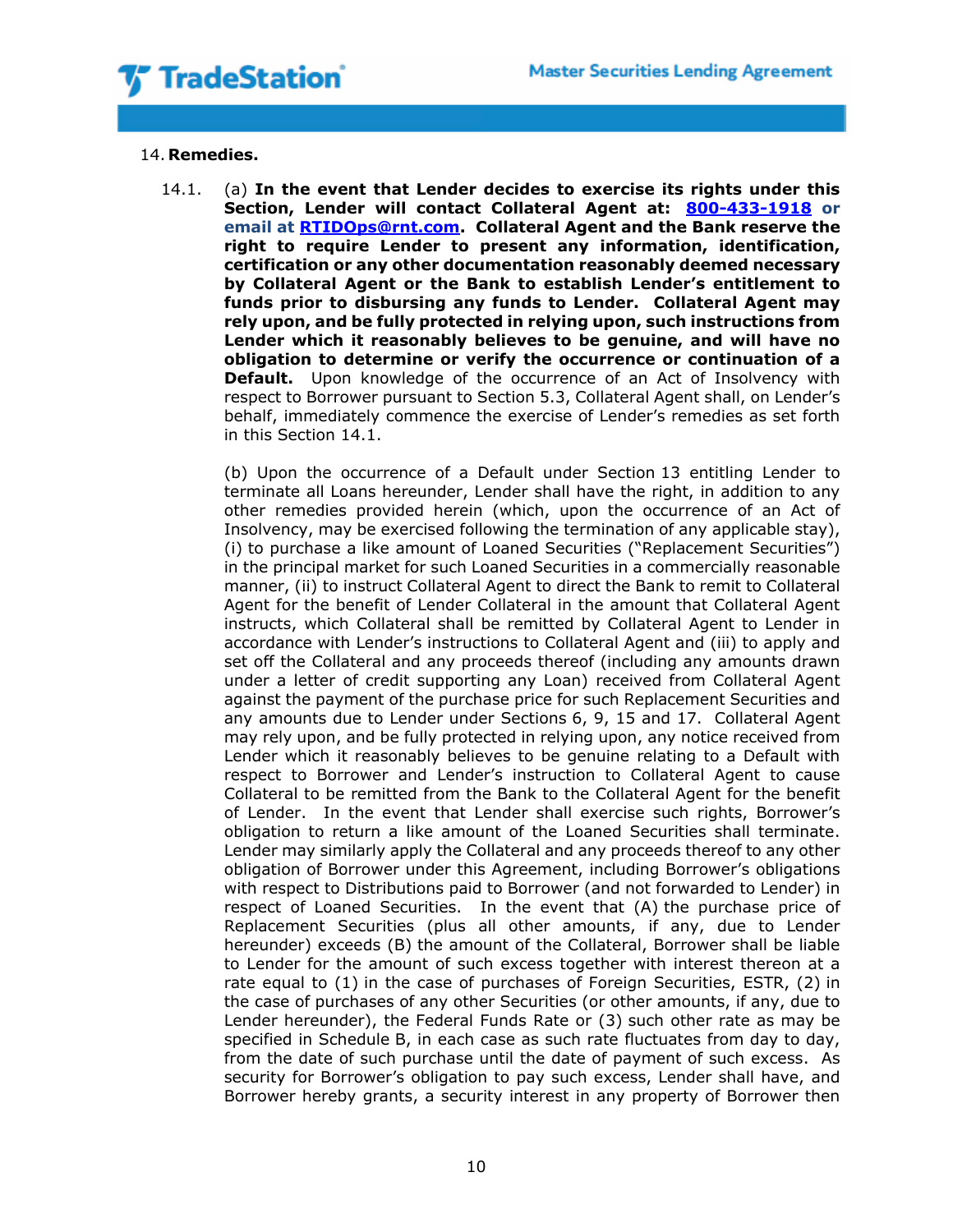held by or for Lender and a right of setoff with respect to such property and any other amount payable by Lender to Borrower. The purchase price of Replacement Securities purchased under this Section 14.1 shall include, and the proceeds of any sale of Collateral shall be determined after deduction of, broker's fees and commissions and all other reasonable costs, fees and expenses related to such purchase or sale (as the case may be). In the event Lender exercises its rights under this Section 14.1, Lender may elect in its sole discretion, in lieu of purchasing all or a portion of the Replacement Securities or selling all or a portion of the Collateral, to be deemed to have made, respectively, such purchase of Replacement Securities or sale of Collateral for an amount equal to the price therefor on the date of such exercise obtained from a generally recognized source or the last bid quotation from such a source at the most recent Close of Trading. Subject to Section 19, upon the satisfaction of all obligations hereunder, any remaining Collateral shall be returned to Borrower.

14.2. Upon the occurrence of a Default under Section 13 entitling Borrower to terminate all Loans hereunder, Borrower shall have the right, in addition to any other remedies provided herein (which, upon the occurrence of an Act of Insolvency, may be exercised following the termination of any applicable stay), (a) to purchase a like amount of Collateral ("Replacement Collateral") in the principal market for such Collateral in a commercially reasonable manner, (b) to sell a like amount of the Loaned Securities in the principal market for such Loaned Securities in a commercially reasonable manner and (c) to apply and set off the Loaned Securities and any proceeds thereof against (i) the payment of the purchase price for such Replacement Collateral, (ii) Lender's obligation to return any cash or other Collateral, and (iii) any amounts due to Borrower under Sections 6, 9 and 17. In such event, Borrower may treat the Loaned Securities as its own and Lender's obligation to return a like amount of the Collateral shall terminate; provided, however, that Lender shall immediately return any letters of credit supporting any Loan upon the exercise or deemed exercise by Borrower of its termination rights under Section 13. Borrower may similarly apply the Loaned Securities and any proceeds thereof to any other obligation of Lender under this Agreement, including Lender's obligations with respect to Distributions paid to Lender (and not forwarded to Borrower) in respect of Collateral. In the event that (i) the sales price received from such Loaned Securities is less than (ii) the purchase price of Replacement Collateral (plus the amount of any cash or other Collateral not replaced by Borrower and all other amounts, if any, due to Borrower hereunder), Lender shall be liable to Borrower for the amount of any such deficiency, together with interest on such amounts at a rate equal to (A) in the case of Collateral consisting of Foreign Securities, ESTR, (B) in the case of Collateral consisting of any other Securities (or other amounts due, if any, to Borrower hereunder), the Federal Funds Rate or (C) such other rate as may be specified in Schedule B, in each case as such rate fluctuates from day to day, from the date of such sale until the date of payment of such deficiency. As security for Lender's obligation to pay such deficiency, Borrower shall have, and Lender hereby grants, a security interest in any property of Lender then held by or for Borrower and a right of setoff with respect to such property and any other amount payable by Borrower to Lender. The purchase price of any Replacement Collateral purchased under this Section shall include, and the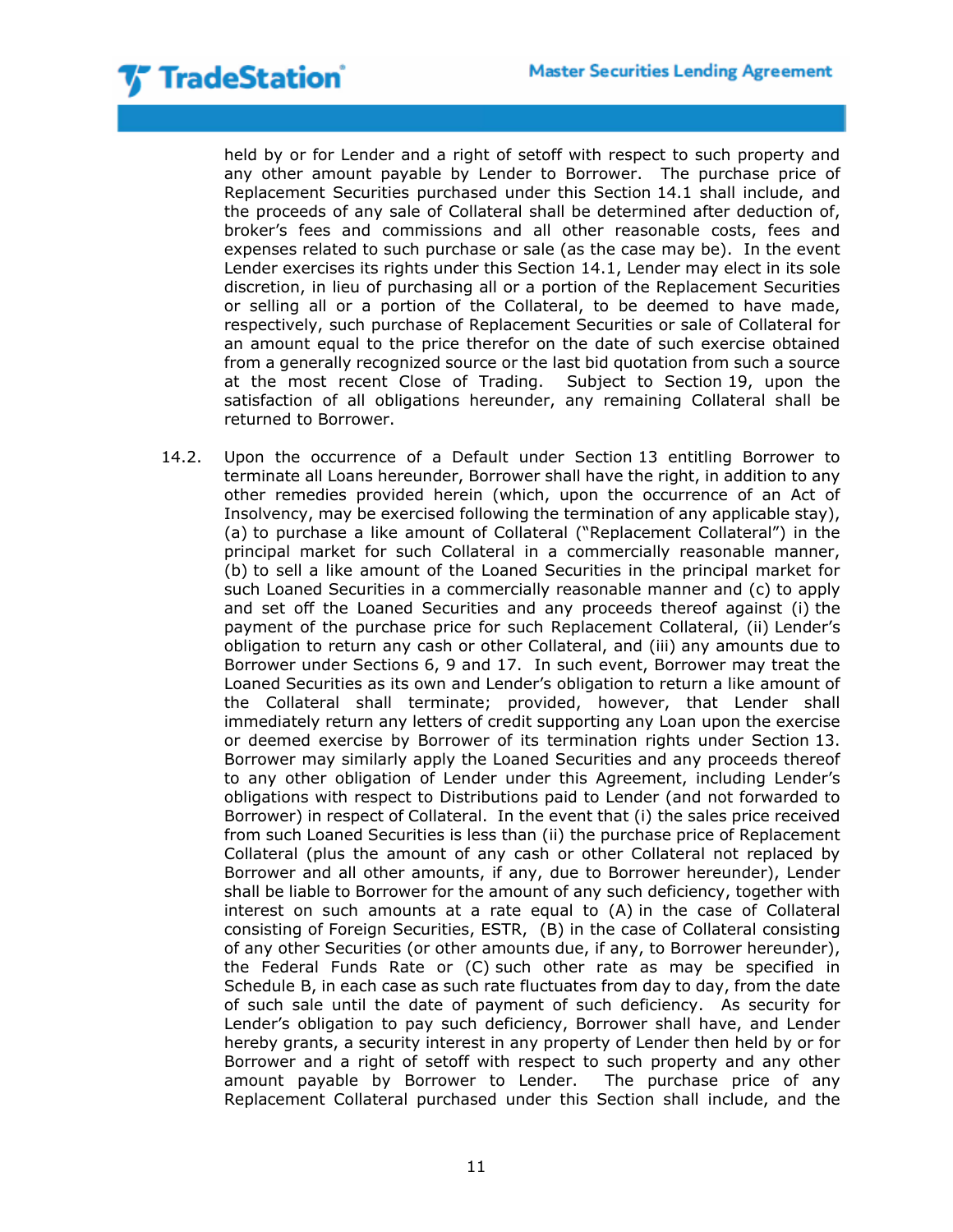proceeds of any sale of Loaned Securities shall be determined after deduction of, broker's fees and commissions and all other reasonable costs, fees and expenses related to such purchase or sale (as the case may be). In the event Borrower exercises its rights under this Section 14.2, Borrower may elect in its sole discretion, in lieu of purchasing all or a portion of the Replacement Collateral or selling all or a portion of the Loaned Securities, to be deemed to have made, respectively, such purchase of Replacement Collateral or sale of Loaned Securities for an amount equal to the price therefor on the date of such exercise obtained from a generally recognized source or the last bid quotation from such a source at the most recent Close of Trading. Subject to Section 19, upon the satisfaction of all Lender's obligations hereunder, any remaining Loaned Securities (or remaining cash proceeds thereof) shall be returned to Lender.

- 14.3. Unless otherwise agreed, Borrower and Lender acknowledge and agree that (a) the Loaned Securities and any Collateral consisting of Securities are of a type traded in a recognized market, (b) in the absence of a generally recognized source for prices or bid or offer quotations for any security, the nondefaulting party may establish the source therefor in its sole discretion, and (c) all prices and bid and offer quotations shall be increased to include accrued interest to the extent not already included therein (except to the extent contrary to market practice with respect to the relevant Securities).
- 14.4. In addition to its rights hereunder, the non-defaulting party shall have any rights otherwise available to it under any other agreement or applicable law. In addition to any other remedies to which a non-defaulting party may be entitled under the Agreement, the defaulting party shall, with respect to an individual Loan or with respect to a class of Loans, be liable to the nondefaulting party for (a) the amount of all reasonable legal or other expenses incurred by the non-defaulting party in connection with or as a result of a Default, (b) damages in an amount equal to the cost (including all payments, expenses and commissions) of entering into replacement transactions and entering into or terminating hedge transactions in connection with or as a result of a Default, and (c) any other loss, damage, cost or expense directly arising or resulting from the occurrence of a Default in respect of a Loan.

## 15.**Transfer Taxes.**

All transfer taxes with respect to the transfer of the Loaned Securities by Lender to Borrower and by Borrower to Lender upon termination of the Loan and with respect to the transfer of Collateral by Borrower to Lender and by Lender to Borrower upon termination of the Loan or pursuant to Section 4.5 or Section 10 shall be paid by Borrower.

## 16.**Transfers.**

16.1. All transfers by either Borrower or Lender of Loaned Securities or Collateral consisting of "financial assets" (within the meaning of the UCC) hereunder shall be by (a) in the case of certificated securities, physical delivery of certificates representing such securities together with duly executed stock and bond transfer powers, as the case may be, with signatures guaranteed by a bank or a member firm of the New York Stock Exchange, Inc., (b) registration of an uncertificated security in the transferee's name by the issuer of such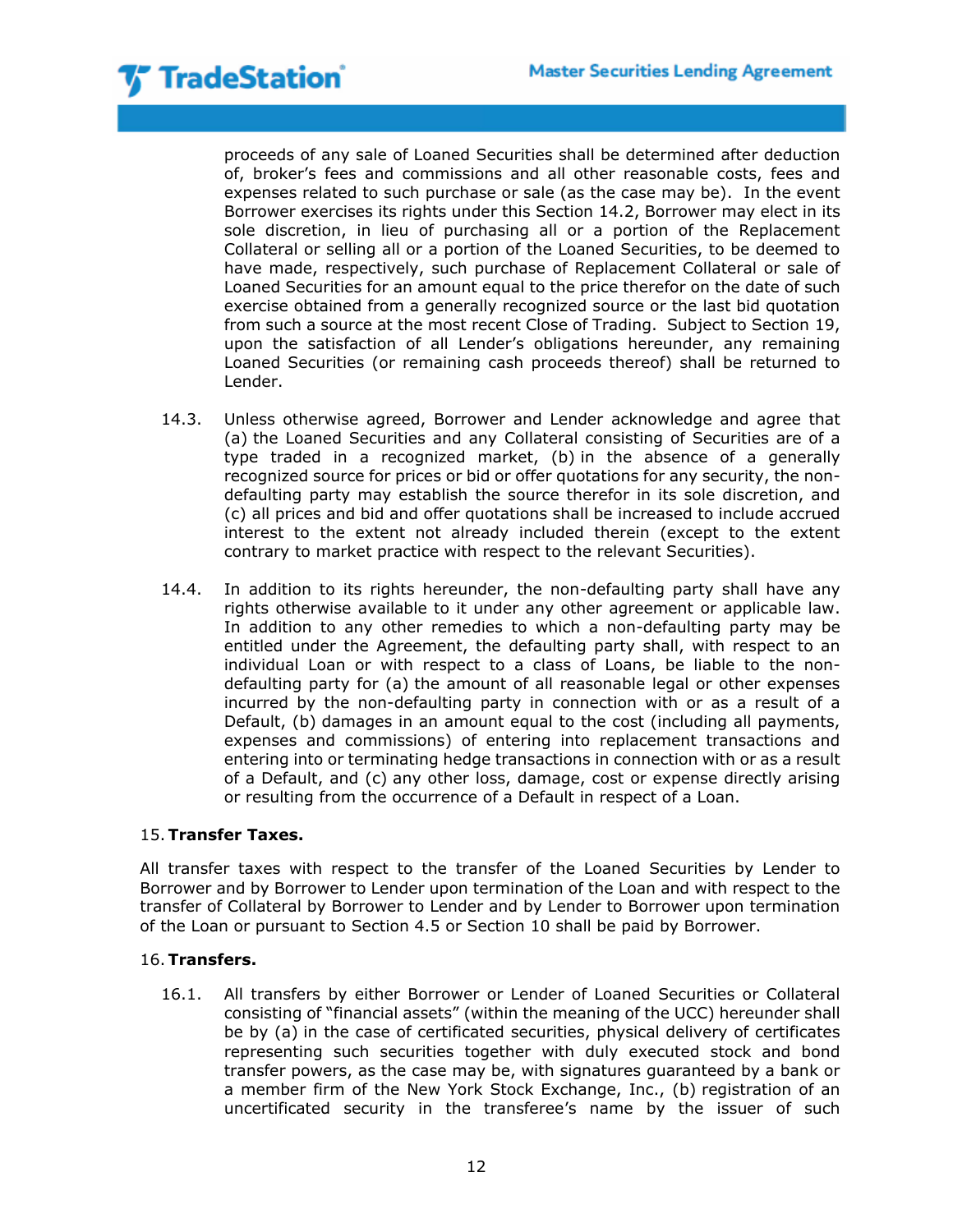uncertificated security, (c) the crediting by a Clearing Organization of such financial assets to the transferee's "securities account" (within the meaning of the UCC) maintained with such Clearing Organization, (d) such other means as specified in this Agreement, including but not limited to those means specified in Sections 3.2(c) and 7.1(b), or (e) such other means as Borrower and Lender may agree.

- 16.2. All transfers of cash hereunder shall be by (a) wire transfer in immediately available, freely transferable funds, (b) crediting Lender's account carried by Borrower or (c) such other means as Borrower and Lender may agree.
- 16.3. All transfers of letters of credit from Borrower to Lender shall be made by physical delivery to Lender of an irrevocable letter of credit issued by a "bank" as defined in Section  $3(a)(6)(A)-(C)$  of the Exchange Act. Transfers of letters of credit from Lender to Borrower shall be made by causing such letters of credit to be returned or by causing the amount of such letters of credit to be reduced to the amount required after such transfer.
- 16.4. A transfer of Securities, cash or letters of credit may be effected under this Section 16 on any day except (a) a day on which the transferee is closed for business at its primary place of business or (b) a day on which a Clearing Organization or wire transfer system is closed, if the facilities of such Clearing Organization or wire transfer system are required to effect such transfer.
- 16.5. For the avoidance of doubt, Borrower and Lender agree and acknowledge that the term "securities," as used herein (except in this Section 16), shall include any "security entitlements" with respect to such securities (within the meaning of the UCC). In every transfer of "financial assets" (within the meaning of the UCC) hereunder, the transferor shall take all steps necessary (a) to effect a delivery to the transferee under Section 8-301 of the UCC, or to cause the creation of a security entitlement in favor of the transferee under Section 8- 501 of the UCC, (b) to enable the transferee to obtain "control" (within the meaning of Section 8-106 of the UCC), and (c) to provide the transferee with comparable rights under any applicable foreign law or regulation.

## 17. **Contractual Currency.**

17.1. Borrower and Lender agree that (a) any payment in respect of a Distribution under Section 9 shall be made in the currency in which the underlying Distribution of cash was made, (b) any return of cash shall be made in the currency in which the underlying transfer of cash was made, and (c) any other payment of cash in connection with a Loan under this Agreement shall be in the currency agreed upon by Borrower and Lender in connection with such Loan (the currency established under clause (a), (b) or (c) is hereinafter referred to as the " Contractual Currency"). Notwithstanding the foregoing, the payee of any such payment may, at its option, accept tender thereof in any other currency; provided, however, that, to the extent permitted by applicable law, the obligation of the payor to make such payment will be discharged only to the extent of the amount of Contractual Currency that such payee may, consistent with normal banking procedures, purchase with such other currency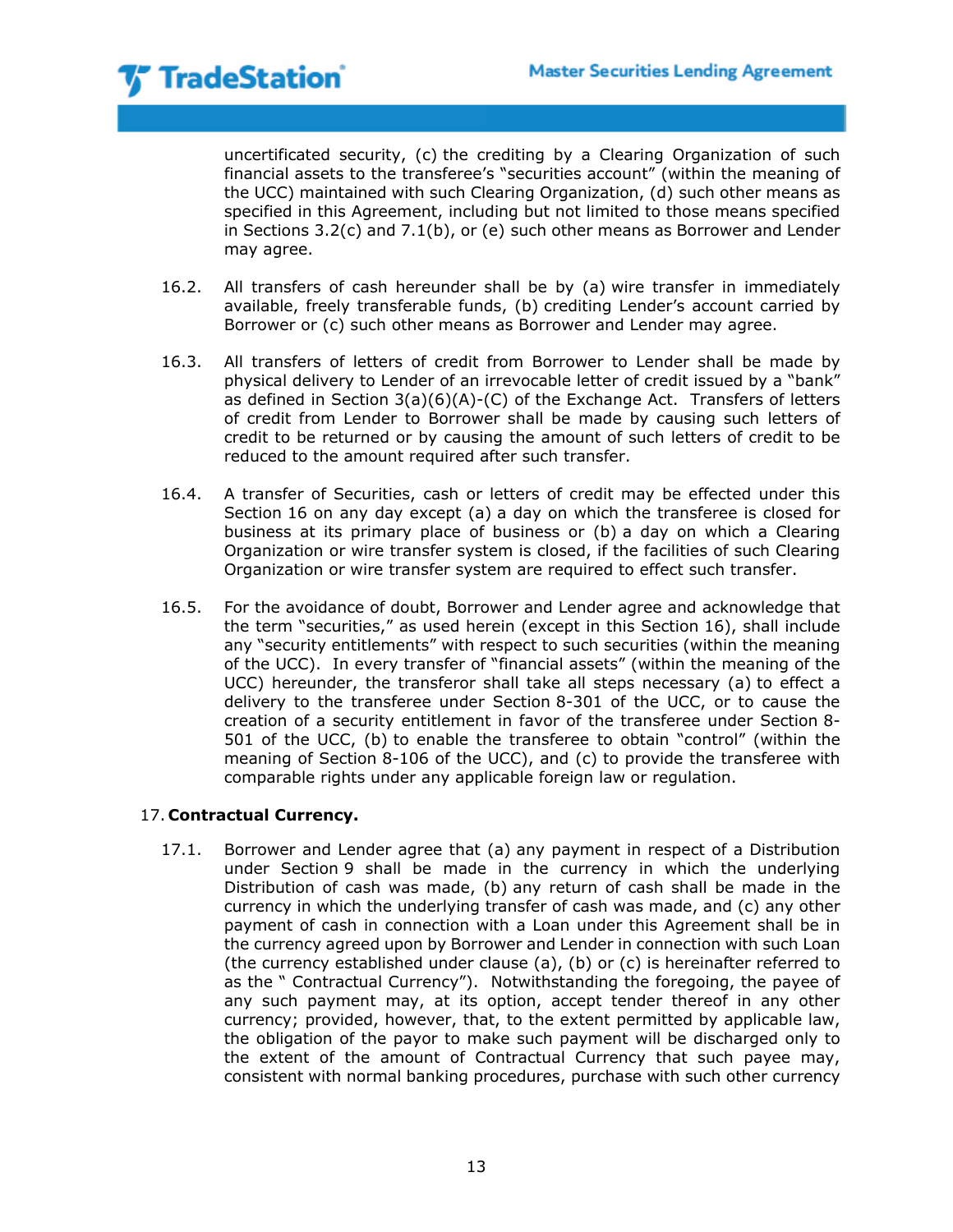

(after deduction of any premium and costs of exchange) on the banking day next succeeding its receipt of such currency.

- 17.2. If for any reason the amount in the Contractual Currency received under Section 17.1, including amounts received after conversion of any recovery under any judgment or order expressed in a currency other than the Contractual Currency, falls short of the amount in the Contractual Currency due in respect of this Agreement, the party required to make the payment will (unless a Default has occurred and such party is the non-defaulting party) as a separate and independent obligation and to the extent permitted by applicable law, immediately pay such additional amount in the Contractual Currency as may be necessary to compensate for the shortfall.
- 17.3. If for any reason the amount in the Contractual Currency received under Section 17.1 exceeds the amount in the Contractual Currency due in respect of this Agreement, then the party receiving the payment will (unless a Default has occurred and such party is the non-defaulting party) refund promptly the amount of such excess.

## 18.**ERISA.**

Lender shall, if any of the Securities transferred to the Borrower hereunder for any Loan have been or shall be obtained, directly or indirectly, from or using the assets of any Plan, so notify Borrower in writing upon the execution of this Agreement or upon initiation of such Loan under Section 2.1. If Lender so notifies Borrower, then Borrower and Lender shall conduct the Loan in accordance with the terms and conditions of Department of Labor Prohibited Transaction Exemption 81-6 (46 Fed. Reg. 7527, Jan. 23, 1981; as amended, 52 Fed. Reg. 18754, May 19, 1987), or any successor thereto (unless Borrower and Lender have agreed prior to entering into a Loan that such Loan will be conducted in reliance on another exemption, or without relying on any exemption, from the prohibited transaction provisions of Section 406 of the Employee Retirement Income Security Act of 1974, as amended, and Section 4975 of the Internal Revenue Code of 1986, as amended). Without limiting the foregoing and notwithstanding any other provision of this Agreement, if the Loan will be conducted in accordance with Prohibited Transaction Exemption 81-6, then:

- 18.1. Borrower represents and warrants to Lender that it is either (a) a bank subject to federal or state supervision, (b) a broker-dealer registered under the Exchange Act or (c) exempt from registration under Section  $15(a)(1)$  of the Exchange Act as a dealer in Government Securities.
- 18.2. Borrower represents and warrants that, during the term of any Loan hereunder, neither Borrower nor any affiliate of Borrower has any discretionary authority or control with respect to the investment of the assets of the Plan involved in the Loan or renders investment advice (within the meaning of 29 C.F.R. Section  $2510.3-21(c)$ ) with respect to the assets of the Plan involved in the Loan. Lender agrees that, prior to or at the commencement of any Loan hereunder, it will communicate to Borrower information regarding the Plan sufficient to identify to Borrower any person or persons that have discretionary authority or control with respect to the investment of the assets of the Plan involved in the Loan or that render investment advice (as defined in the preceding sentence) with respect to the assets of the Plan involved in the Loan.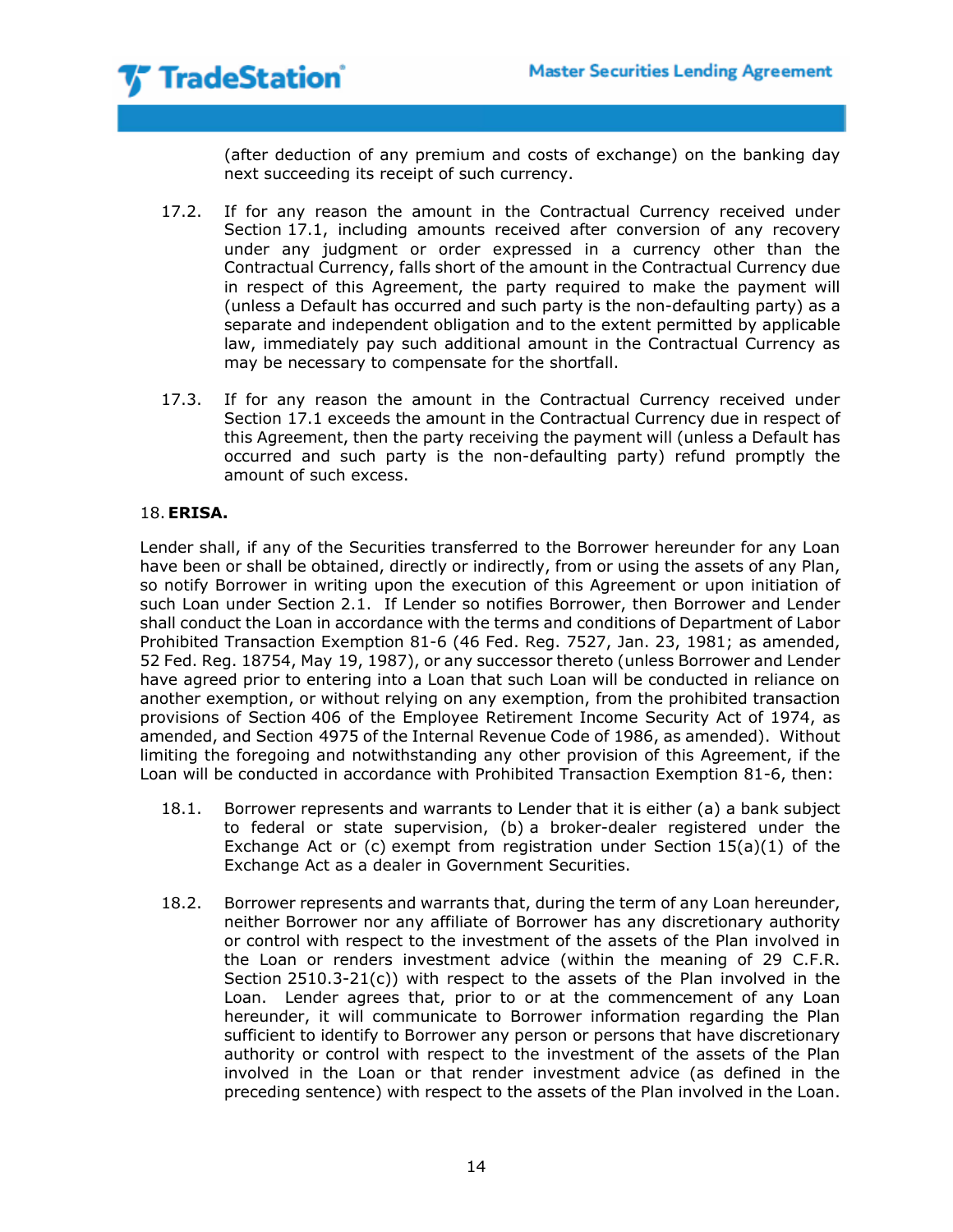In the event Lender fails to communicate and keep current during the term of any Loan such information, Lender rather than Borrower shall be deemed to have made the representation and warranty in the first sentence of this Section 18.2.

- 18.3. Borrower shall mark to market daily each Loan hereunder pursuant to Section 10.1 as is required if Lender is a Customer.
- 18.4. Borrower and Lender agree that:

(a) the term "Collateral" shall mean cash; prior to the making of any Loans hereunder, Borrower shall provide Lender with (i) the most recent available audited statement of Borrower's financial condition and (ii) the most recent available unaudited statement of Borrower's financial condition (if more recent than the most recent audited statement), and each Loan made hereunder shall be deemed a representation by Borrower that there has been no material adverse change in Borrower's financial condition subsequent to the date of the latest financial statements or information furnished in accordance herewith;

(b) the Loan may be terminated by Lender at any time, whereupon Borrower shall deliver the Loaned Securities to Lender within the lesser of (i) the customary delivery period for such Loaned Securities, (ii) five Business Days, and (iii) the time negotiated for such delivery between Borrower and Lender; provided, however, that Borrower and Lender may agree to a longer period only if permitted by Prohibited Transaction Exemption 81-6; and

(c) the Collateral transferred shall be security only for obligations of Borrower to the Plan with respect to Loans, and shall not be security for any obligation of Borrower to any agent or affiliate of the Plan.

## 19. **Single Agreement.**

Borrower and Lender acknowledge that, and have entered into this Agreement in reliance on the fact that, all Loans hereunder constitute a single business and contractual relationship and have been entered into in consideration of each other. Accordingly, Borrower and Lender hereby agree that payments, deliveries and other transfers made by either of them in respect of any Loan shall be deemed to have been made in consideration of payments, deliveries and other transfers in respect of any other Loan hereunder, and the obligations to make any such payments, deliveries and other transfers may be applied against each other and netted. In addition, Borrower and Lender acknowledge that, and have entered into this Agreement in reliance on the fact that, all Loans hereunder have been entered into in consideration of each other. Accordingly, Borrower and Lender hereby agree that (a) each shall perform all of its obligations in respect of each Loan hereunder, and that a default in the performance of any such obligation by Borrower or by Lender (the "Defaulting Party") in any Loan hereunder shall constitute a default by the Defaulting Party under all such Loans hereunder, and (b) the non-defaulting party shall be entitled to set off claims and apply property held by it in respect of any Loan hereunder against obligations owing to it in respect of any other Loan with the Defaulting Party.

## 20. **APPLICABLE LAW.**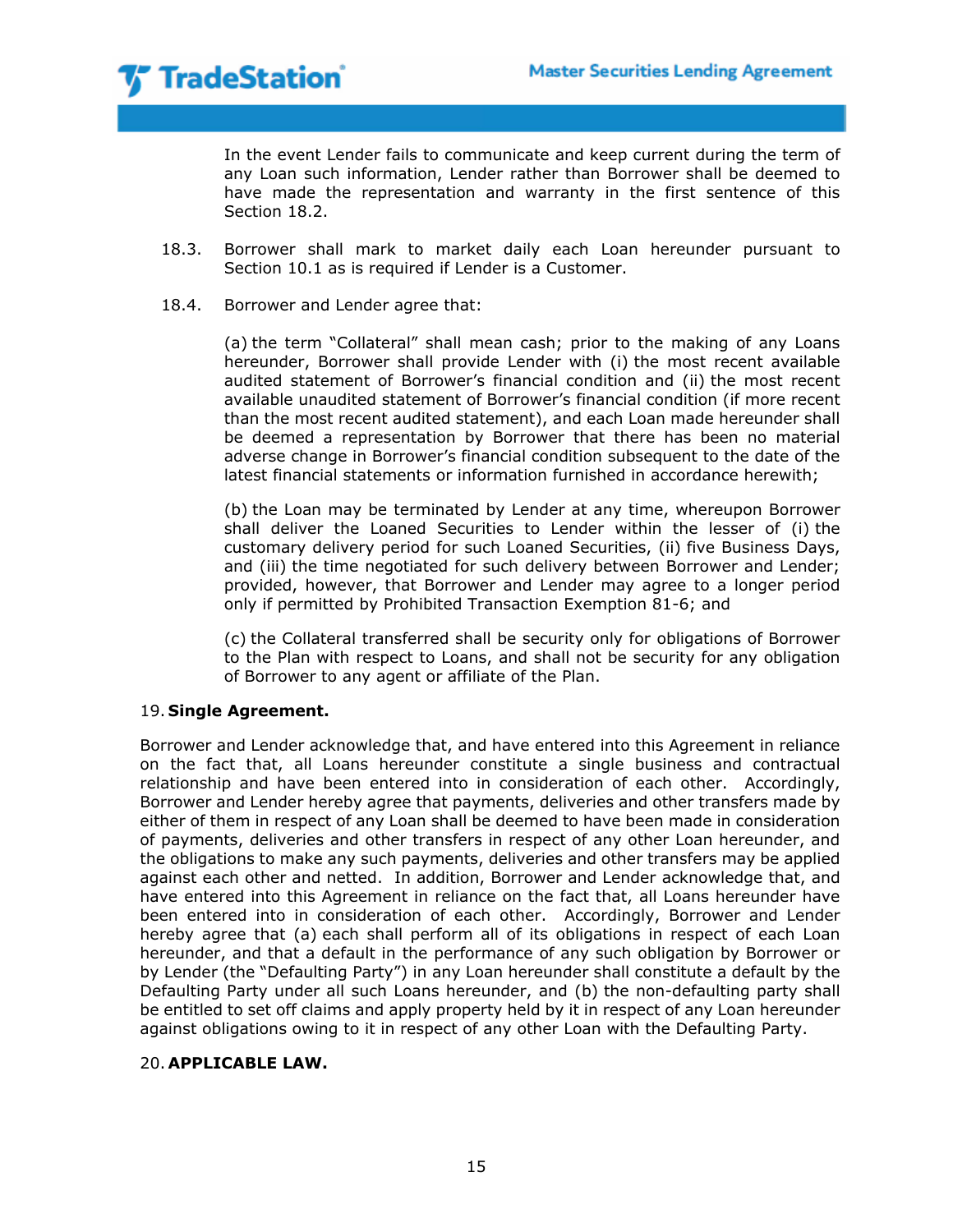THIS AGREEMENT SHALL BE GOVERNED AND CONSTRUED IN ACCORDANCE WITH THE LAWS OF THE STATE OF NEW YORK WITHOUT GIVING EFFECT TO THE CONFLICT OF LAW PRINCIPLES THEREOF.

## 21.**Waiver.**

The failure of a party to this Agreement to insist upon strict adherence to any term of this Agreement on any occasion shall not be considered a waiver or deprive that party of the right thereafter to insist upon strict adherence to that term or any other term of this Agreement. All waivers in respect of a Default must be in writing.

### 22. **Survival of Remedies.**

All remedies hereunder and all obligations with respect to any Loan shall survive the termination of the relevant Loan, return of Loaned Securities or Collateral and termination of this Agreement.

### 23. **Notices and Other Communications.**

Any and all notices, statements, demands or other communications hereunder may be given by TradeStation Securities, Inc. or Collateral Agent to Counterparty by telephone, mail, facsimile, e-mail, electronic message, telegraph messenger or otherwise at the phone and facsimile numbers provided by Counterparty and maintained by TradeStation Securities, Inc. or Collateral Agent, as applicable, in its books and records for such party. Any and all notices, statements, demands or other communications hereunder may be given by Counterparty to TradeStation Securities, Inc. in writing electronically via the secure electronic message center maintained by TradeStation Securities, Inc. for the account of Counterparty. Any and all notices, statements, demands or other communications hereunder may be given by Counterparty to Collateral Agent in writing 1411 Broadway, 28<sup>th</sup> Floor, New York, NY 10018-3450, Attn: COO. Any notice, statement, demand or other communication hereunder will be deemed effective on the day and at the time on which it is received or, if not received, on the day and at the time on which its delivery was in good faith attempted; provided, however, that any notice by a party to the other party by telephone shall be deemed effective only if (a) such notice is followed by written confirmation thereof and (b) at least one of the other means of providing notice that are specifically listed above has previously been attempted in good faith by the notifying party.

## 24. **MANDATORY ARBITRATION**

THE PARTIES HEREBY AGREE THAT ANY DISPUTE, CONTROVERSY OR CLAIM BETWEEN THE PARTIES ARISING OUT OF THIS AGREEMENT OR ANY LOAN HEREUNDER SHALL BE SUBJECT TO THE MANDATORY ARBITRATION PROVISION CONTAINED IN ANY CUSTOMER ACCOUNT OR SIMILAR AGREEMENT ENTERED INTO BETWEEN SUCH PARTIES.

### 25. **Miscellaneous.**

25.1. Except as otherwise agreed by the parties or as otherwise provided herein, this Agreement supersedes any other agreement between the parties hereto concerning loans of Securities between Borrower and Lender. Except in accordance with Section 4.4 of the Collateral Agent Protocols, this Agreement shall not be assigned by Borrower, Lender, or Collateral Agent without the prior written consent of the other parties and any attempted assignment without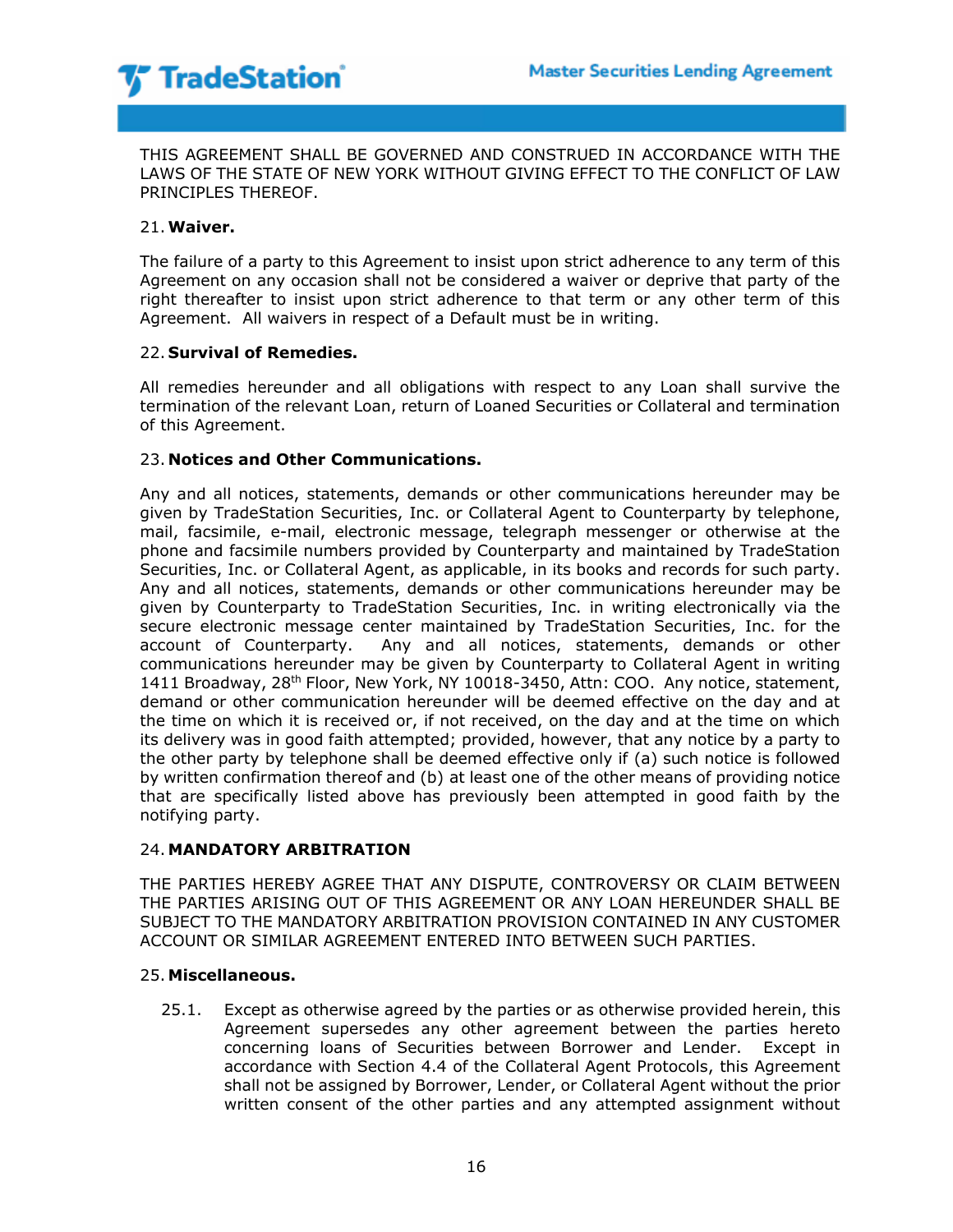such consent shall be null and void. Any attempted assignment that would adversely affect the security interest granted pursuant to this Agreement and perfected by the Control Agreement shall likewise be null and void. Subject to the foregoing, this Agreement shall be binding upon and shall inure to the benefit of Borrower, Lender and Collateral Agent and their respective heirs, representatives, successors and assigns. This Agreement may be terminated by Borrower or Lender upon notice to the other, subject only to fulfillment of any obligations then outstanding. This Agreement may be modified by TradeStation according to the amendment and modification provisions set forth in Section 32 of the TradeStation Securities, Inc. Customer Account Agreement for Equities (as such provisions may be renumbered or amended from time to time), provided that any such action shall not adversely affect the security interest granted pursuant to this Agreement and perfected by the Control Agreement. The parties hereto acknowledge and agree that, in connection with this Agreement and each Loan hereunder, time is of the essence. Each provision and agreement herein shall be treated as separate and independent from any other provision herein and shall be enforceable notwithstanding the unenforceability of any such other provision or agreement.

25.2. Any agreement between Borrower and Lender pursuant to Section 11.5(b) or Section 26.42 shall be made (a) in writing, (b) orally, if confirmed promptly in writing or through any system that compares Loans and in which Borrower and Lender are participants, or (c) in such other manner as may be agreed by Borrower and Lender in writing.

## 26. **Definitions.**

For the purposes hereof:

- 26.1. "Act of Insolvency" shall mean, with respect to any party, (a) the commencement by such party as debtor of any case or proceeding under any bankruptcy, insolvency, reorganization, liquidation, moratorium, dissolution, delinquency or similar law, or such party's seeking the appointment or election of a receiver, conservator, trustee, custodian or similar official for such party or any substantial part of its property, or the convening of any meeting of creditors for purposes of commencing any such case or proceeding or seeking such an appointment or election, (b) the commencement of any such case or proceeding against such party, or another seeking such an appointment or election, or the filing against a party of an application for a protective decree under the provisions of the Securities Investor Protection Act of 1970, which (i) is consented to or not timely contested by such party, (ii) results in the entry of an order for relief, such an appointment or election, the issuance of such a protective decree or the entry of an order having a similar effect, or (iii) is not dismissed within 15 days, (c) the making by such party of a general assignment for the benefit of creditors, or (d) the admission in writing by such party of such party's inability to pay such party's debts as they become due.
- 26.2. "Bank" shall have the meaning assigned in Section 4.1.
- 26.3. "Bankruptcy Code" shall have the meaning assigned in Section 27.1.
- 26.4. "Borrower" shall have the meaning assigned in Section 1.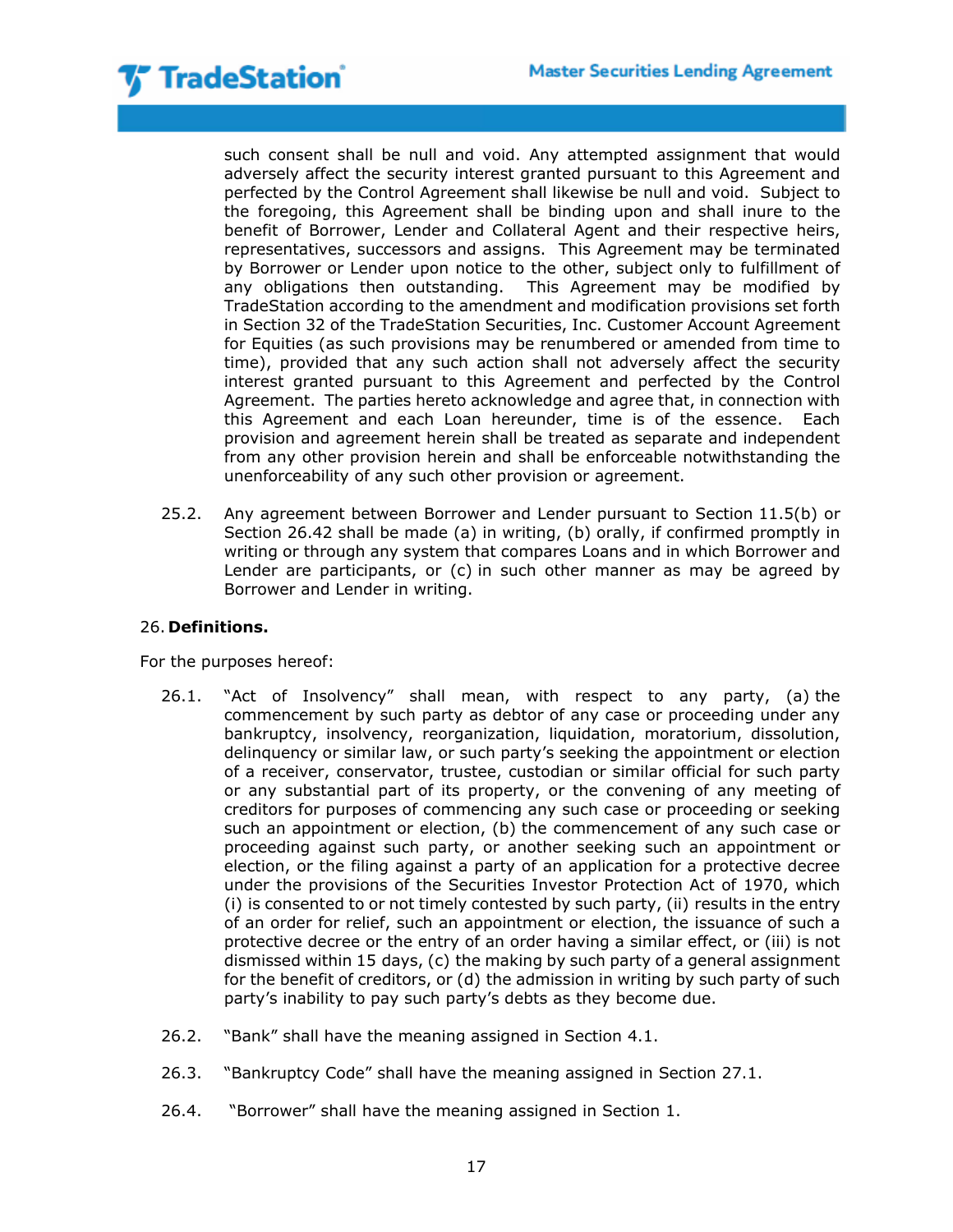- 26.5. "Borrower Payment" shall have the meaning assigned in Section 9.5(a).
- 26.6. "Broker-Dealer" shall mean any person that is a broker (including a municipal securities broker), dealer, municipal securities dealer, government securities broker or government securities dealer as defined in the Exchange Act, regardless of whether the activities of such person are conducted in the United States or otherwise require such person to register with the U.S. Securities and Exchange Commission or other regulatory body.
- 26.7. "Business Day" shall mean, with respect to any Loan hereunder, a day on which regular trading occurs in the principal market for the Loaned Securities subject to such Loan, provided, however, that for purposes of determining the Market Value of any Securities hereunder, such term shall mean a day on which regular trading occurs in the principal market for the Securities whose value is being determined. Notwithstanding the foregoing, (a) for purposes of Section 10, "Business Day" shall mean any day on which regular trading occurs in the principal market for any Loaned Securities or for any Collateral consisting of Securities under any outstanding Loan hereunder and "next Business Day" shall mean the next day on which a transfer of Collateral may be effected in accordance with Section 16, and (b) in no event shall a Saturday or Sunday be considered a Business Day.
- 26.8. "Clearing Organization" shall mean (a) The Depository Trust Company, or, if agreed to by Borrower and Lender, such other "securities intermediary" (within the meaning of the UCC) at which Borrower (or Borrower's agent) and Lender (or Lender's agent) maintain accounts, or (b) a Federal Reserve Bank, to the extent that it maintains a book-entry system.
- 26.9. "Close of Business" shall mean 4:00 p.m. (New York City time).
- 26.10. "Close of Trading" shall mean, with respect to any Security, the end of the primary trading session established by the principal market for such Security on a Business Day, unless otherwise agreed.
- 26.11. "Collateral" shall mean, whether now owned or hereafter acquired and to the extent permitted by applicable law, (a) any property which Borrower and Lender agree prior to the Loan shall be acceptable collateral and which is transferred to Lender pursuant to Sections 4 or 10 (including as collateral, for definitional purposes, any letters of credit mutually acceptable to Lender and Borrower), (b) all accounts in which such property is deposited and all securities and the like in which any cash collateral is invested or reinvested, and (c) any proceeds of any of the foregoing; provided, however, that if Lender is a Customer, "Collateral" shall be limited to cash.
- 26.12. "Collateral Account" shall have the meaning assigned in Section 4.1.
- 26.13. "Collateral Agent" shall have the meaning assigned in the first paragraph of this Agreement.
- 26.14. "Collateral Agent Protocols" shall have the meaning assigned in Section 5.1.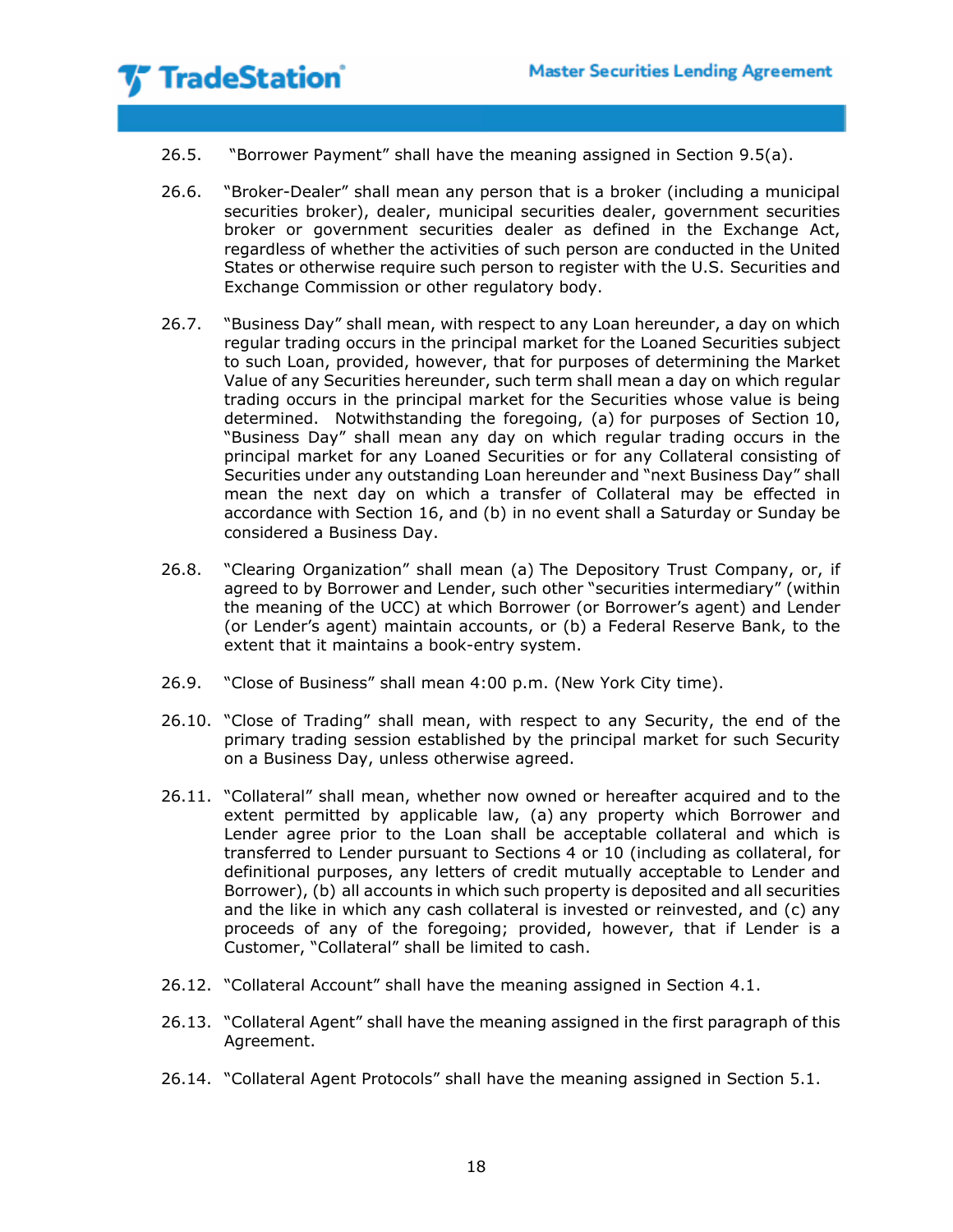- 26.15. "Collateral Distributions" shall have the meaning assigned in Section 9.5(a).
- 26.16. "Confirmation" shall have the meaning assigned in Section 2.1.
- 26.17. "Contractual Currency" shall have the meaning assigned in Section 17.1.
- 26.18. "Control Agreement" shall have the meaning assigned in Section 5.2.
- 26.19. "Customer" shall mean any person that is a customer of Borrower under Rule 15c3-3 under the Exchange Act or any comparable regulation of the Secretary of the Treasury under Section 15C of the Exchange Act (to the extent that Borrower is subject to such Rule or comparable regulation).
- 26.20. "Cutoff Time" shall mean a time on a Business Day by which a transfer of cash, securities or other property must be made by Borrower or Lender to the other, as shall be agreed by Borrower and Lender in Schedule B, or shall be as specified in the policies and procedures described on TradeStation's website or as agreed otherwise orally or in writing or, in the absence of any such agreement, as shall be determined in accordance with market practice.
- 26.21. "Default" shall have the meaning assigned in Section 13.
- 26.22. "Defaulting Party" shall have the meaning assigned in Section 19.
- 26.23. "Distribution" shall mean, with respect to any Security at any time, any distribution made on or in respect of such Security, including, but not limited to: (a) cash and all other property, (b) stock dividends, (c) Securities received as a result of split ups of such Security and distributions in respect thereof, (d) interest payments, (e) all rights to purchase additional Securities, and (f) any cash or other consideration paid or provided by the issuer of such Security in exchange for any vote, consent or the taking of any similar action in respect of such Security (regardless of whether the record date for such vote, consent or other action falls during the term of the Loan). In the event that the holder of a Security is entitled to elect the type of distribution to be received from two or more alternatives, such election shall be made by Lender, in the case of a Distribution in respect of the Loaned Securities, and by Borrower, in the case of a Distribution in respect of Collateral.
- 26.24. "ESTR" shall mean for any date a rate per annum equal to the Euro Short Term Rate for such date as published by the European Central Bank (or any successor administrator of the Euro Short Term Rate) on the European Central Bank's website, currently at http://www.ecb.europa.eu, or any successor source for the Euro Short Term Rate.
- 26.25. "Equity Security" shall mean any security (as defined in the Exchange Act) other than a "nonequity security," as defined in Regulation T.
- 26.26. "Exchange Act" shall mean the Securities Exchange Act of 1934, as amended.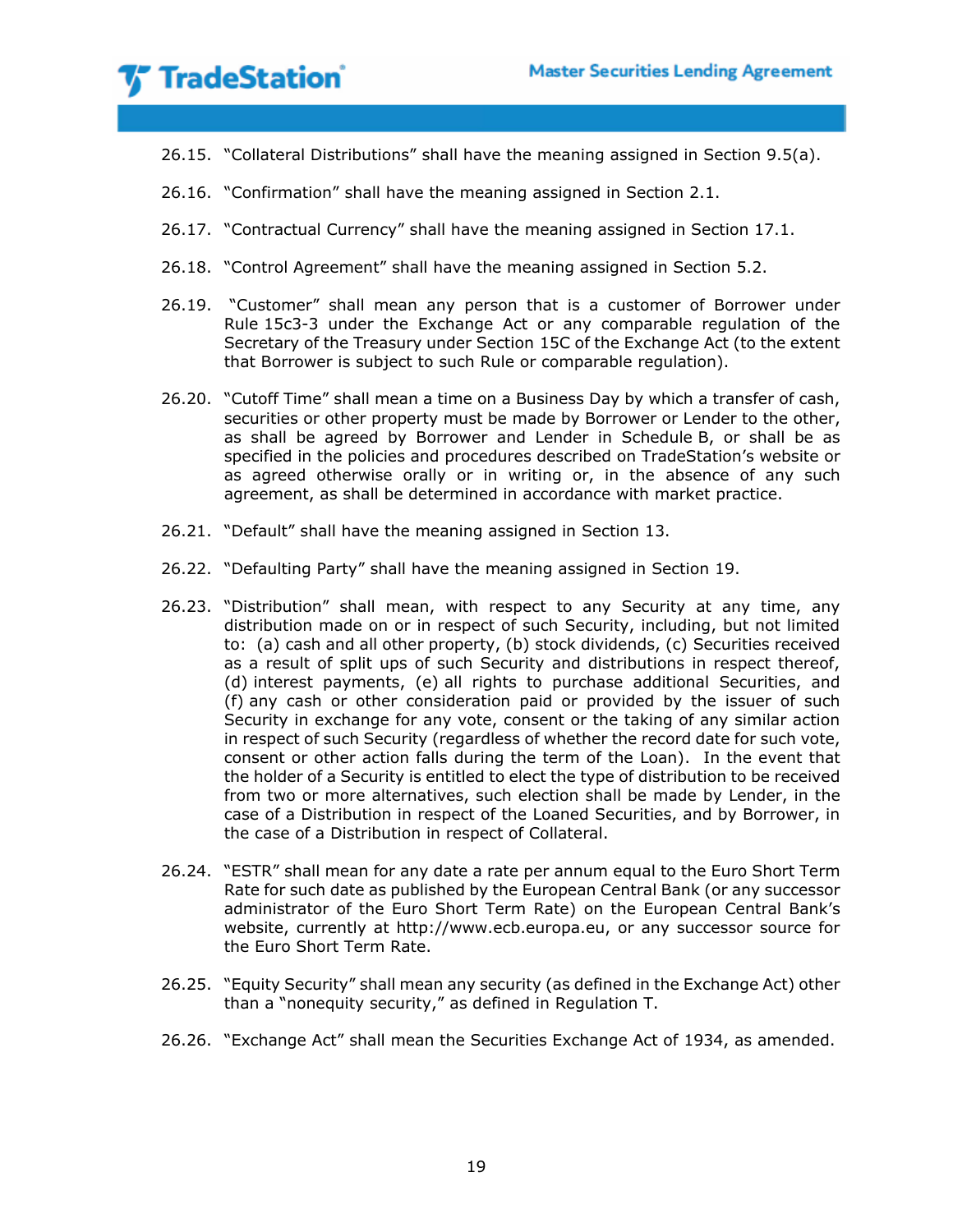- 26.27. "Extension Deadline" shall mean, with respect to a letter of credit, the Cutoff Time on the Business Day preceding the day on which the letter of credit expires.
- 26.28. "FDIA" shall have the meaning assigned in Section 27.4.
- 26.29. "FDICIA" shall have the meaning assigned in Section 27.5.
- 26.30. "Federal Funds Rate" shall mean the rate of interest (expressed as an annual rate), as published in Federal Reserve Statistical Release H.15 (519) or any publication substituted therefor, charged for federal funds (dollars in immediately available funds borrowed by banks on an overnight unsecured basis) on that day or, if that day is not a banking day in New York City, on the next preceding banking day.
- 26.31. "Foreign Securities" shall mean, unless otherwise agreed, Securities that are principally cleared and settled outside the United States.
- 26.32. "Government Securities" shall mean government securities as defined in Section 3(a)(42)(A)-(C) of the Exchange Act.
- 26.33. "Lender" shall have the meaning assigned in Section 1.
- 26.34. "Lender Payment" shall have the meaning assigned in Section 9.5(a).
- 26.35. "Loan" shall have the meaning assigned in Section 1.
- 26.36. "Loan Fee" shall have the meaning assigned in Section 6.1.
- 26.37. "Loaned Security" shall mean any Security transferred in a Loan hereunder until such Security (or an identical Security) is transferred back to Lender hereunder, except that, if any new or different Security shall be exchanged for any Loaned Security by recapitalization, merger, consolidation or other corporate action, such new or different Security shall, effective upon such exchange, be deemed to become a Loaned Security in substitution for the former Loaned Security for which such exchange is made. For purposes of return of Loaned Securities by Borrower or purchase or sale of Securities pursuant to Section 14, such term shall include Securities of the same issuer, class and quantity as the Loaned Securities, as adjusted pursuant to the preceding sentence.
- 26.38. "Margin Deficit" shall have the meaning assigned in Section 10.2.
- 26.39. "Margin Excess" shall have the meaning assigned in Section 10.3.
- 26.40. "Margin Notice Deadline" shall mean the time agreed to by Borrower and Lender in the relevant Confirmation, Schedule B hereto or otherwise as the deadline for giving notice requiring same-day satisfaction of mark-to-market obligations as provided in Section 10 hereof (or, in the absence of any such agreement, the deadline for such purposes established in accordance with market practice).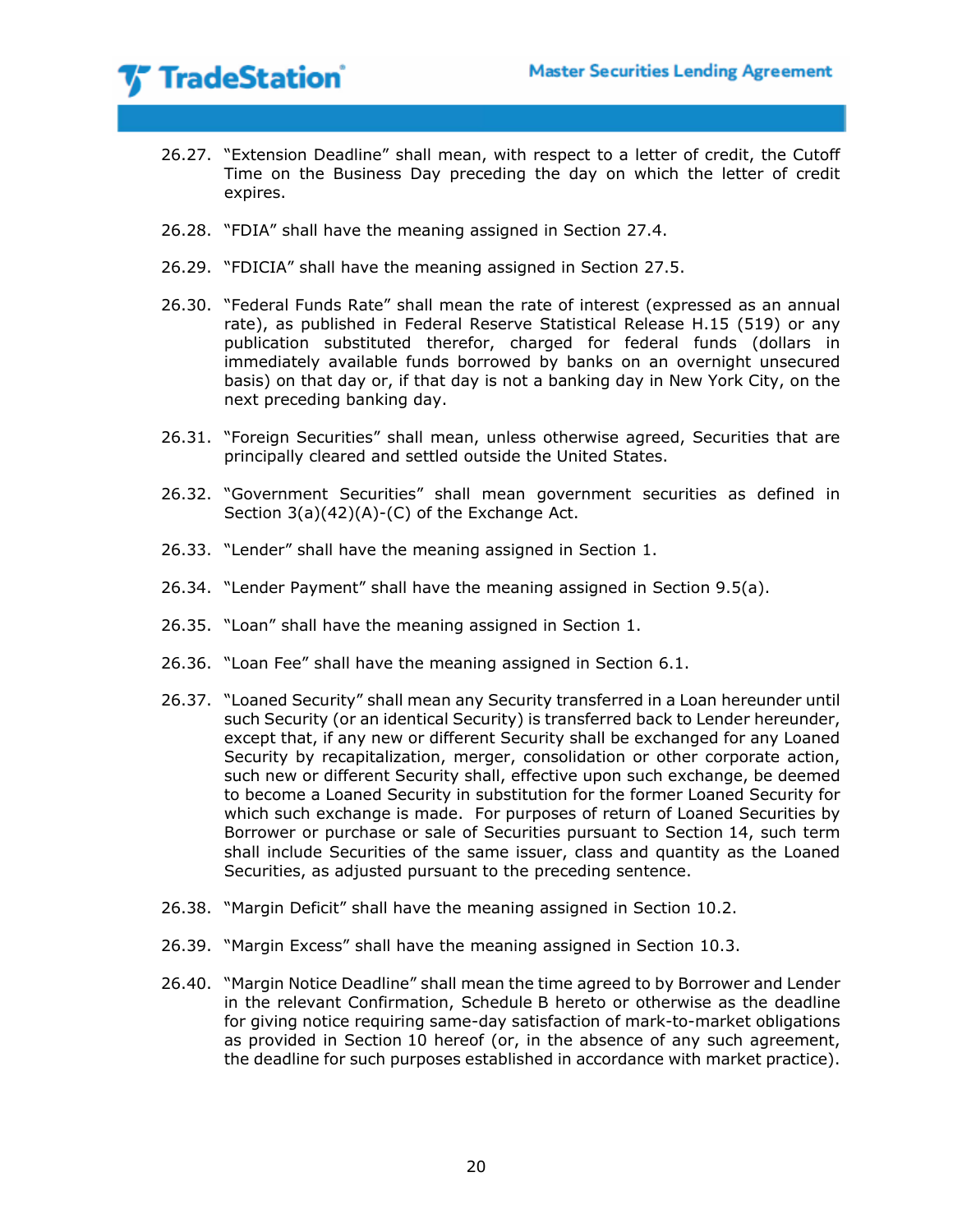- 26.41. "Margin Percentage" shall mean, with respect to any Loan as of any date, a percentage agreed by Borrower and Lender, which shall be not less than 100%, unless (a) Borrower and Lender agree otherwise, as provided in Section 25.2 or Borrower in its discretion determines that applicable laws or market custom require greater than 100%, and (b) Lender is not a Customer. Notwithstanding the previous sentence, in the event that the writing or other confirmation evidencing the agreement described in clause (a) does not set out such percentage with respect to any such Loan, the Margin Percentage shall not be a percentage less than the percentage obtained by dividing (i) the Market Value of the Collateral required to be transferred by Borrower to Lender with respect to such Loan at the commencement of the Loan by (ii) the Market Value of the Loaned Securities required to be transferred by Lender to Borrower at the commencement of the Loan.
- 26.42. "Market Value" shall have the meaning agreed to by Borrower and Lender in writing. Notwithstanding the previous sentence, in the event that the meaning of Market Value has not been set forth in Annex II or in any other writing, as described in the previous sentence, Market Value shall be reasonably determined by TradeStation in accordance with its standard practices for valuing securities. The determinations of Market Value provided for in Annex II or in any other writing described in the first sentences of this Section 26.42 shall apply for all purposes under this Agreement, except for purposes of Section 14.
- 26.43. "Payee" shall have the meaning assigned in Section 9.5(a).
- 26.44. "Payor" shall have the meaning assigned in Section 9.5(a).
- 26.45. "Plan" shall mean: (a) any "employee benefit plan" as defined in Section 3(3) of the Employee Retirement Income Security Act of 1974 which is subject to Part 4 of Subtitle B of Title I of such Act; (b) any "plan" as defined in Section 4975(e)(1) of the Internal Revenue Code of 1986; or (c) any entity the assets of which are deemed to be assets of any such "employee benefit plan" or "plan" by reason of the Department of Labor's plan asset regulation, 29 C.F.R. Section 2510.3-101.
- 26.46. "Regulation T" shall mean Regulation T of the Board of Governors of the Federal Reserve System, as in effect from time to time.
- 26.47. "Retransfer" shall mean, with respect to any Collateral, to pledge, repledge, hypothecate, rehypothecate, lend, relend, sell or otherwise transfer such Collateral, or to re-register any such Collateral evidenced by physical certificates in any name other than Borrower's.
- 26.48. "Securities" shall mean securities or, if agreed by Borrower and Lender in writing, other assets.
- 26.49. "Securities Distributions" shall have the meaning assigned in Section 9.5(a).
- 26.50. "Tax" shall have the meaning assigned in Section 9.5(a).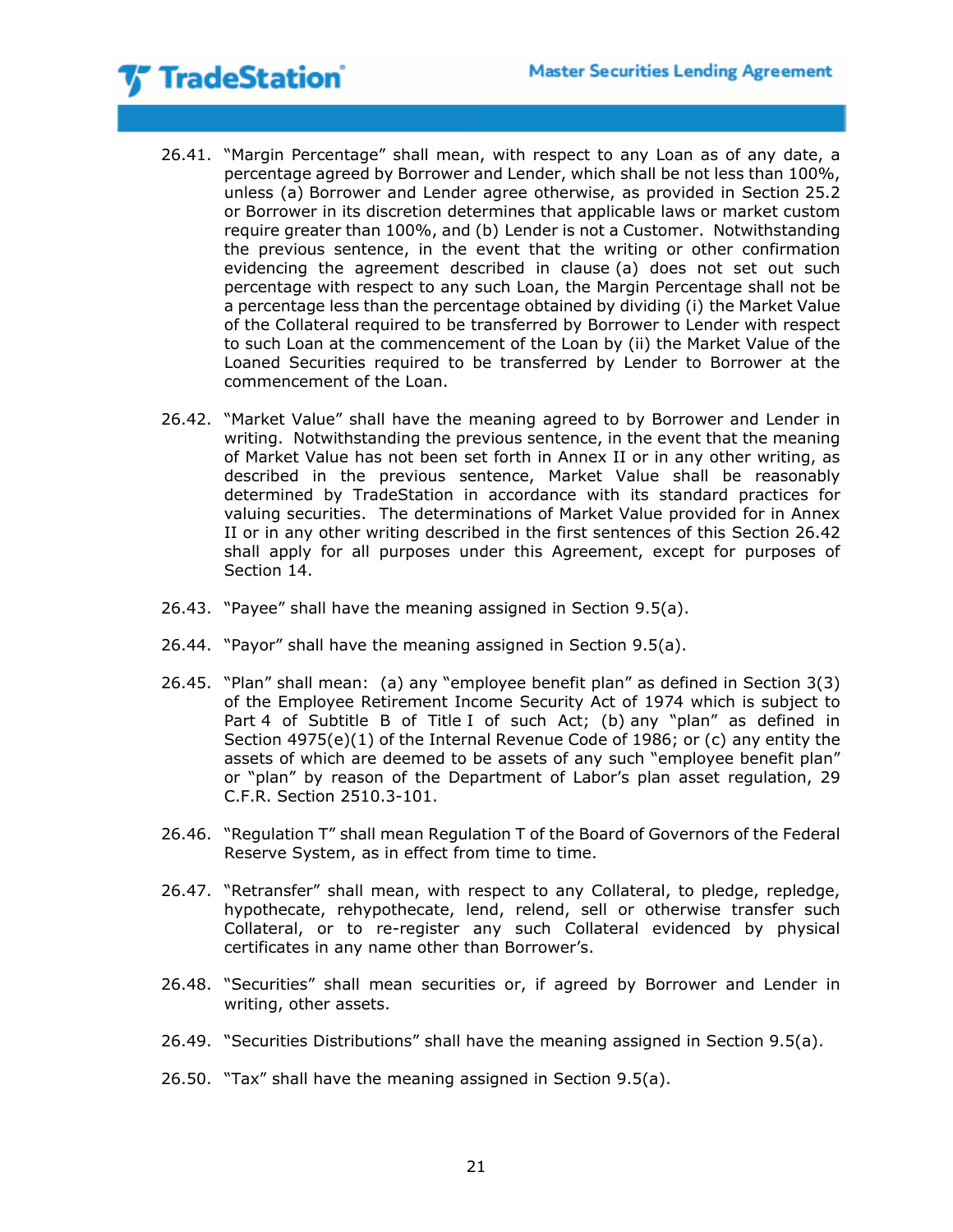

26.51. "UCC" shall mean the New York Uniform Commercial Code.

## 27. **Intent.**

- 27.1. The parties recognize that each Loan hereunder is a "securities contract," as such term is defined in Section 741 and used in Sections 362(b)(6), 546(e) and 555 of Title 11 of the United States Code (as amended, the "Bankruptcy Code"), as amended and Section 78eee(b)(2)(B) of the Securities Investor Protection Act of 1970.
- 27.2. It is understood that each and every transfer of funds, securities and other property under this Agreement and each Loan hereunder is a "settlement payment," a "margin payment" or a "transfer" as such terms are used in Sections 362(b) (6) and 546(e) of the Bankruptcy Code.
- 27.3. It is understood that the rights given to Borrower and Lender hereunder upon a Default by the other constitute a "contractual right" to cause the acceleration, termination and/or liquidation of a securities contract and the right to set off and/or net mutual debts and claims in connection with a securities contract and related credit enhancements, as such terms are used in Sections 555 and 362(b)(6) of the Bankruptcy Code.
- 27.4. The parties agree and acknowledge that if a party to a Loan is an "insured depository institution," as such term is defined in the Federal Deposit Insurance Act, as amended ("FDIA"), then each Loan hereunder is a "securities contract" and "qualified financial contract," as such terms are defined in the FDIA and any rules, orders or policy statements thereunder (except insofar as the type of assets subject to the Loan would render such definitions inapplicable).
- 27.5. It is understood that this Agreement constitutes a "netting contract" as defined in and subject to Title IV of the Federal Deposit Insurance Corporation Improvement Act of 1991 ("FDICIA") and each payment obligation under any Loan hereunder shall constitute a "covered contractual payment entitlement" or "covered contractual payment obligation," respectively, as defined in and subject to FDICIA (except insofar as one or both of the parties to a Loan is not a "financial institution" as that term is defined in FDICIA).
- 27.6. Except to the extent required by applicable law or regulation or as otherwise agreed, Borrower and Lender agree that Loans hereunder shall in no event be "exchange contracts" for purposes of the rules of any securities exchange and that Loans hereunder shall not be governed by the buy-in or similar rules of any such exchange, registered national securities association or other selfregulatory organization.

### 28. **DISCLOSURE RELATING TO CERTAIN FEDERAL PROTECTIONS.**

28.1. **WITHOUT WAIVING ANY RIGHTS GIVEN TO LENDER HEREUNDER, IT IS UNDERSTOOD AND AGREED THAT THE PROVISIONS OF THE SECURITIES INVESTOR PROTECTION ACT OF 1970 MAY NOT PROTECT LENDER WITH RESPECT TO LOANED SECURITIES HEREUNDER AND THAT, THEREFORE, THE CASH COLLATERAL DELIVERED TO THE COLLATERAL ACCOUNT FOR THE BENEFIT OF LENDER MAY**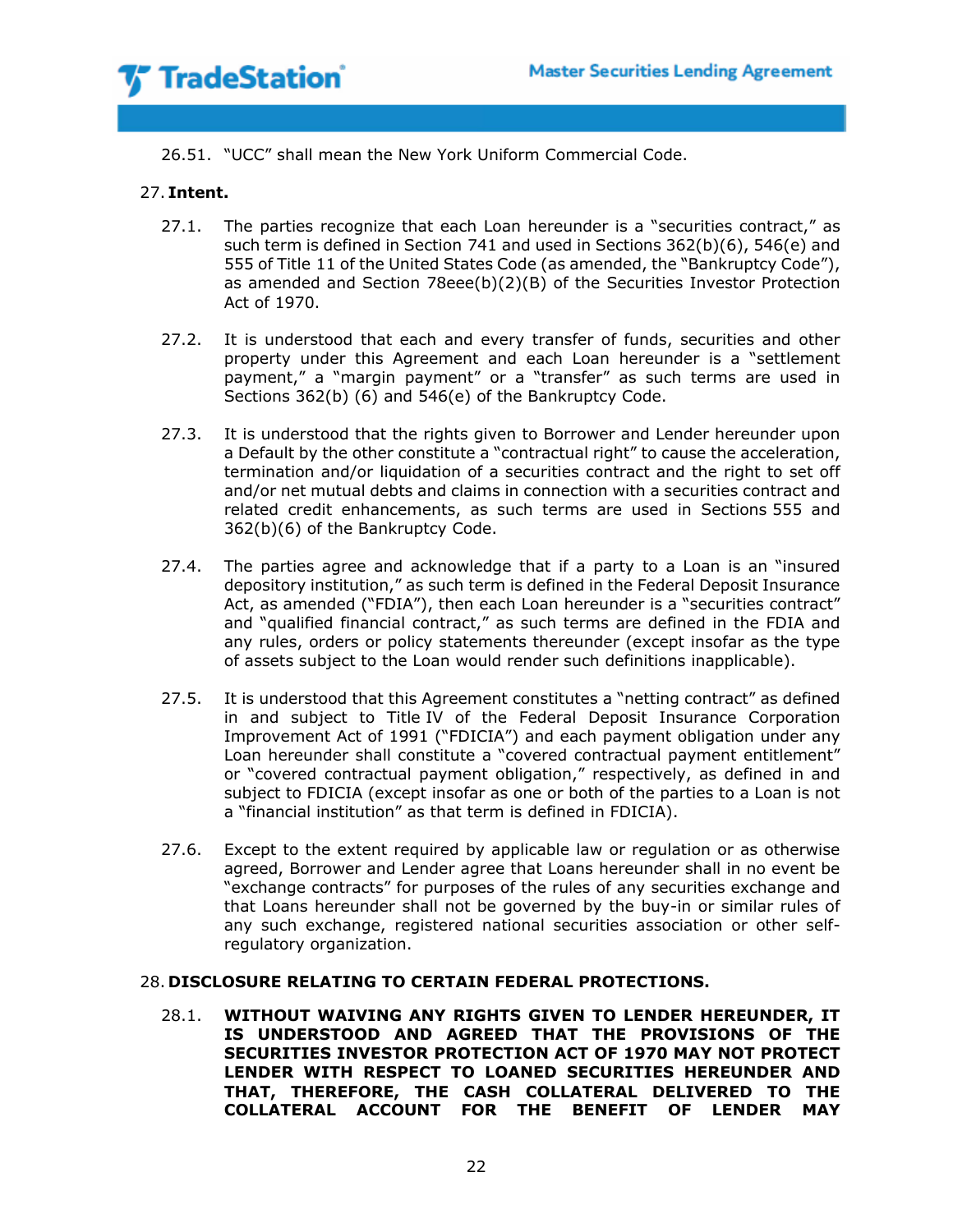

**CONSTITUTE THE ONLY SOURCE OF SATISFACTION OF BORROWER'S OBLIGATIONS IN THE EVENT BORROWER FAILS TO RETURN THE LOANED SECURITIES.**

28.2. **LENDER ACKNOWLEDGES THAT, IN CONNECTION WITH LOANS OF GOVERNMENT SECURITIES AND AS OTHERWISE PERMITTED BY APPLICABLE LAW, SOME SECURITIES PROVIDED BY BORROWER AS COLLATERAL UNDER THIS AGREEMENT MAY NOT BE GUARANTEED BY THE UNITED STATES.**

## 29. **OTHER IMPORTANT DISCLOSURES**

29.1. BY AGREEING TO AND ACCEPTING THIS AGREEMENT, COUNTERPARTY AGREES AND ACKNOWLEDGES THAT HE, SHE OR IT HAS READ AND FULLY UNDERSTANDS THE SEPARATE DOCUMENT ENTITLED IMPORTANT RISK DISCLOSURES WITH RESPECT TO FULLY PAID OR EXCESS MARGIN SECURITIES LENDING, WHICH DESCRIBES MANY OTHER RISKS AND CHARACTERISTICS OF THE PROGRAM, INCLUDING, BUT NOT LIMITED TO POTENTIAL LACK OF SIPC PROTECTION, LOSS OF VOTING RIGHTS, TRADESTATION'S ABILITY TO USE THE LOAN SECURITIES FOR ADDITIONAL LOANS AND TRADESTATION'S ABILITY TO EARN A SPREAD AND/OR OTHER PROFIT, LACK OF GUARANTEE OF RECEIVING BEST RATES, RISKS ASSOCIATED WITH EACH TYPE OF COLLATERAL, THAT THE SECURITIES MAY BE "HARD-TO-BORROW" BECAUSE OF SHORT-SELLING OR MAY BE USED TO SATISFY DELIVERY REQUIREMENTS RESULTING FROM SHORT SALES, POTENTIAL ADVERSE TAX CONSEQUENCES, INCLUDING PAYMENTS DEEMED CASH-IN-LIEU OF DIVIDEND PAID ON SECURITIES WHILE ON LOAN, TRADESTATION'S RIGHT TO LIQUIDATE THE TRANSACTION BECAUSE OF A CONDITION OF THE KIND SPECIFIED IN FINRA RULE 4314(B), AND THE FACTORS THAT DETERMINE THE AMOUNT OF COMPENSATION RECEIVED BY TRADESTATION OR PAID TO CUSTOMER IN CONNECTION WITH THE USE OF THE SECURITIES BORROWED FROM THE CUSTOMER LACK OF INTEREST ON CASH COLLATERAL, AMONG OTHER THINGS.

BY AGREEING TO AND ACCEPTING THIS AGREEMENT, COUNTERPARTY AFFIRMS THAT HE, SHE, OR IT HAS DETERMINED THAT PARTICIPATION IN TRADESTATION'S FULLY-PAID SECURITIES LENDING PROGRAM IS APPROPRIATE FOR COUNTERPARTY AND THAT IN MAKING SUCH DETERMINATION COUNTERPARTY HAS CONSIDERED COUNTERPARTY'S FINANCIAL SITUATION AND NEEDS, TAX STATUS, INVESTMENT OBJECTIVES, INVESTMENT TIME HORIZON, LIQUIDITY NEEDS, RISK TOLERANCE, AND ANY OTHER RELEVANT INFORMATION. COUNTERPARTY UNDERSTANDS THAT TRADESTATION DOES NOT GIVE INVESTMENT ADVICE OR MAKE ANY RECOMMENDATIONS REGARDING THE PURCHASE AND SALE OF SECURITIES AND THAT TRADESTATION HAS MADE NO DETERMINATION AS TO THE SUITABILITY OF THE PROGRAM FOR COUNTERPARTY. COUNTERPARTY SHOULD DISCUSS WITH COUNTERPARTY'S INVESTMENT AND/OR TAX ADVISORS WHETHER PARTICIPATION IN THE FULLY PAID SECURITIES LENDING PROGRAM IS APPROPRIATE FOR COUNTERPARTY.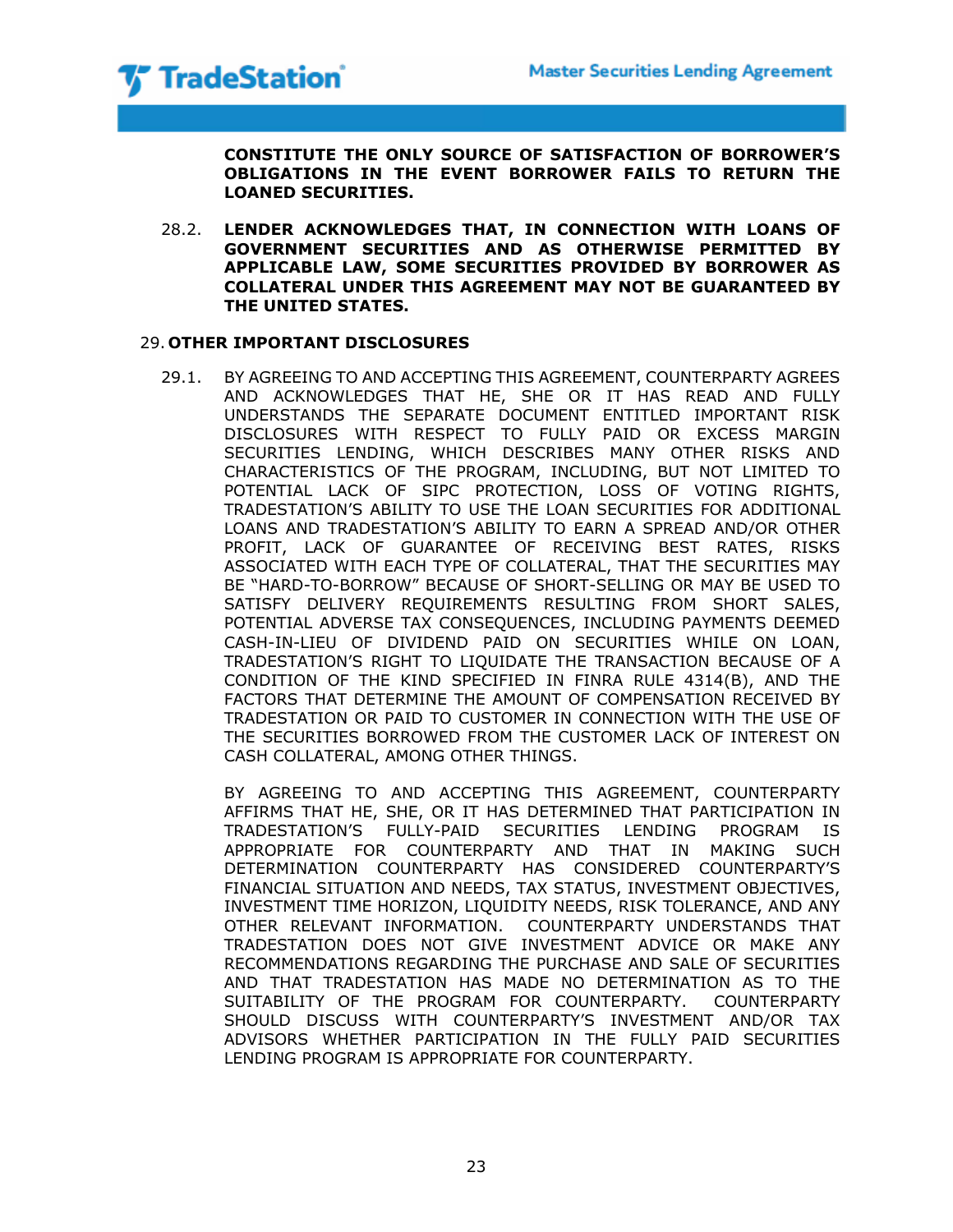



29.2. LENDER ACKNOWLEDGES THAT IT HAS RECEIVED A COPY OF, AND UNDERSTANDS, THE COLLATERAL AGENT PROTOCOLS.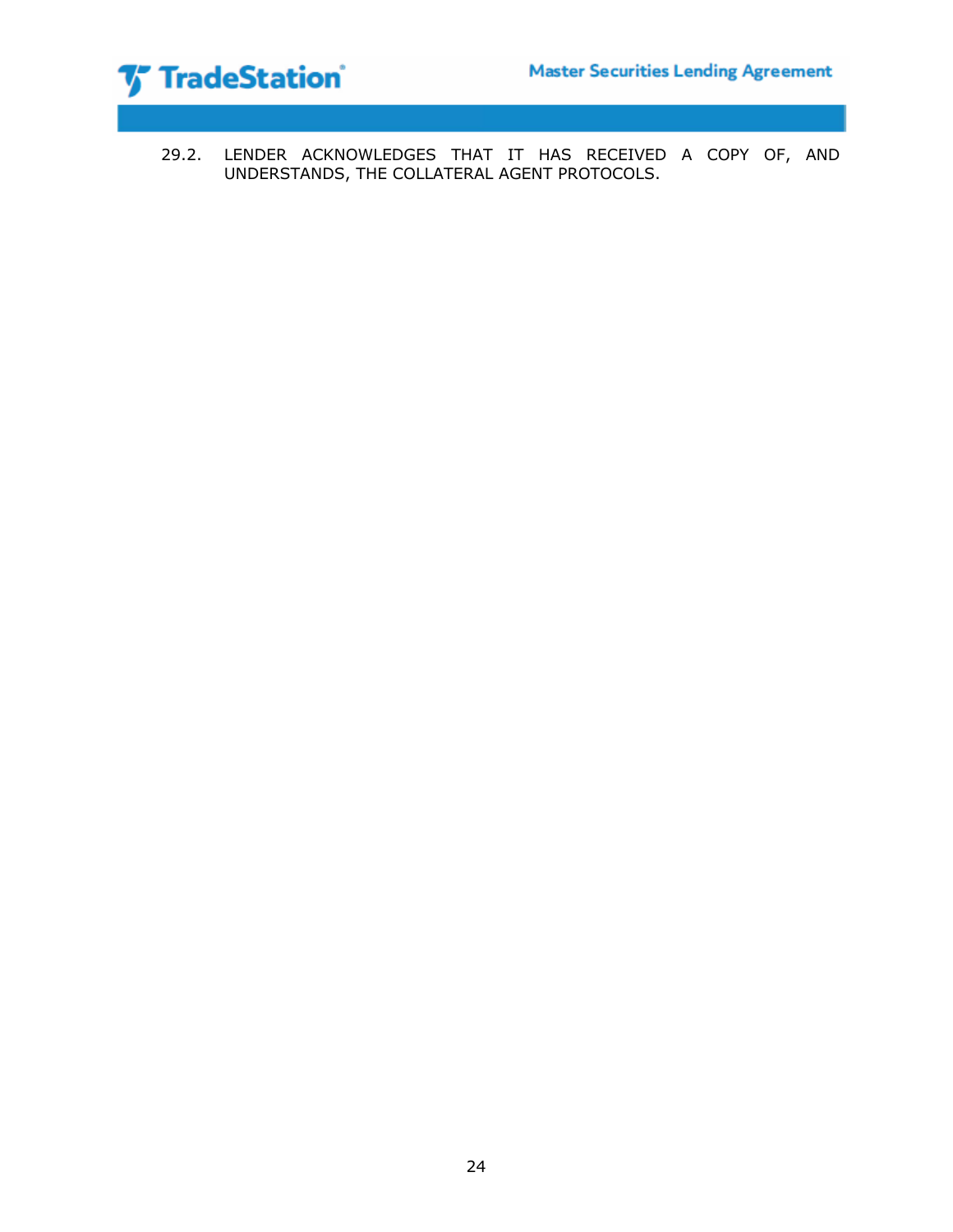

# **Schedule of Basis of Compensation for Loan**

The compensation to Counterparty will be in the form of a cash which will be accrued daily and credited monthly. The Income is calculated as 30% of the net proceeds earned and received by TradeStation for relending Counterparty's shares. The remaining 70% of the net proceeds earned and received by TradeStation for relending the shares will be kept by TradeStation as its compensation. The percentages may be changed by TradeStation in TradeStation's sole discretion. Unless otherwise agreed, any Income payable hereunder shall be payable within 15 days following the last Business Day of the calendar month in which such fee was incurred. For more information, Counterparty should contact TradeStation Client Services at (954) 652-7000.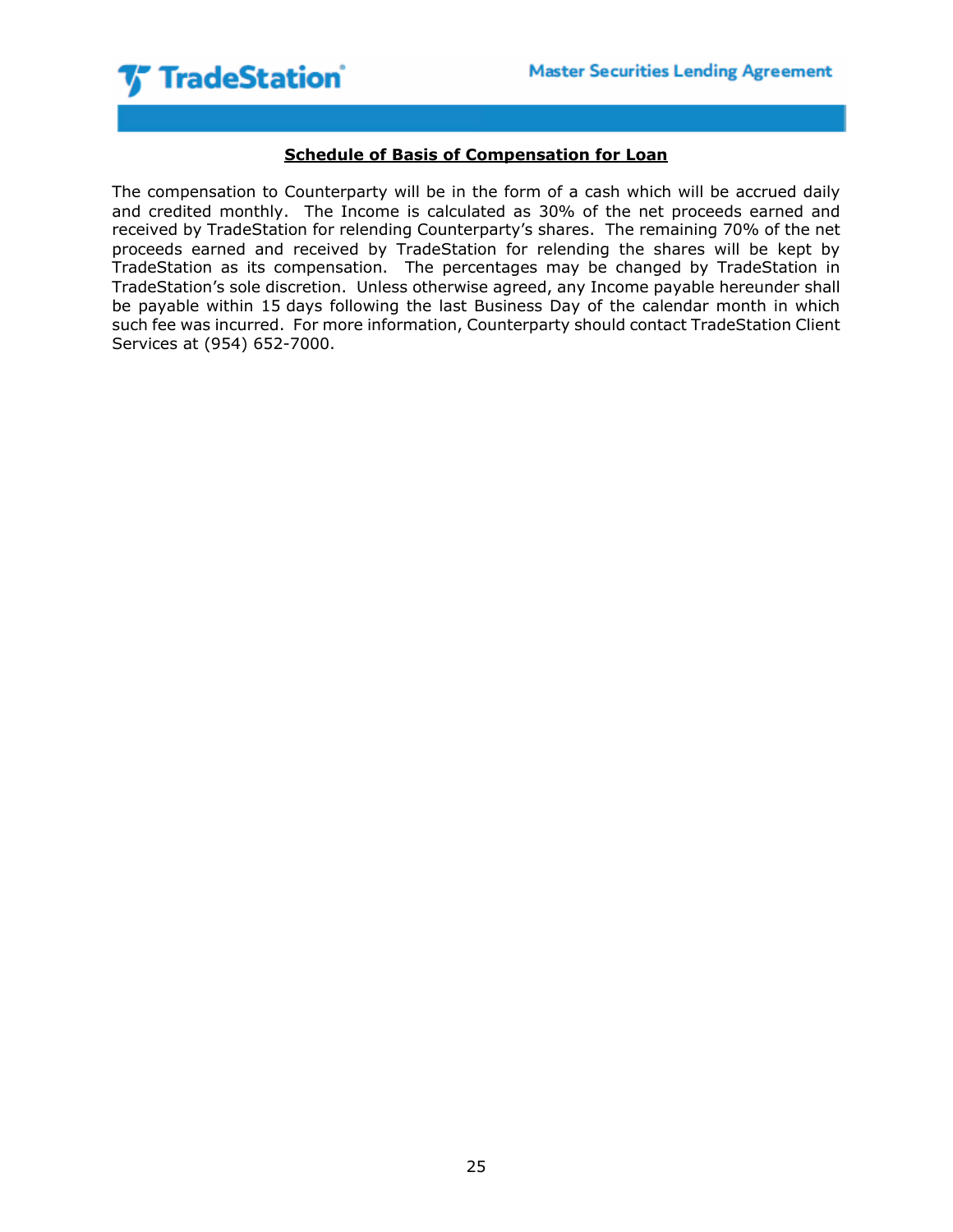

# **Annex I**

Party Acting as Agent does not apply.

# **Annex II**

Market Value shall not apply.

## **Annex III Term**

## **Loans**

This Annex sets forth additional terms and conditions governing Loans designated as "Term Loans" in which Lender lends to Borrower a specific amount of Loaned Securities ("Term Loan Amount") against a pledge of cash Collateral by Borrower for an agreed upon Cash Collateral Fee until a scheduled termination date ("Termination Date"). Unless otherwise defined, capitalized terms used but not defined in this Annex shall have the meanings assigned in the Securities Loan Agreement of which it forms a part (such agreement, together with this Annex and any other annexes, schedules or exhibits, referred to as the "Agreement").

- 1. The terms of this Annex shall apply to Loans of Equity Securities only if they are designated as Term Loans in a Confirmation therefor provided pursuant to the Agreement and executed by each party to such Loan, in a schedule to the Agreement or in this Annex. All Loans of Securities other than Equity Securities shall be "Term Loans" subject to this Annex, unless otherwise agreed in a Confirmation or other writing.
- 2. The Confirmation for a Term Loan shall set forth, in addition to any terms required to be set forth therein under the Agreement, the Term Loan Amount, rate of Interest and the Termination Date. Lender and Borrower agree that, except as specifically provided in this Annex, each Term Loan shall be subject to all terms and conditions of the Agreement, including, without limitation, any provisions regarding the parties' respective rights to terminate a Loan.
- 3. In the event that either Borrower or Lender exercises its right under the Agreement to terminate a Term Loan on a date (the "Early Termination Date") prior to the Termination Date, Lender and Borrower shall, unless otherwise agreed, use their best efforts to negotiate in good faith a new Term Loan (the "Replacement Loan") of comparable or other Securities, which shall be mutually agreed upon by Borrower and Lender, with a Market Value equal to the Market Value of the Term Loan Amount under the terminated Term Loan (the "Terminated Loan") as of the Early Termination Date. Such agreement shall, in accordance with Section 2 of this Annex, be confirmed in a new Confirmation at the commencement of the Replacement Loan and be executed by each party thereto. Each Replacement Loan shall be subject to the same terms as the corresponding Terminated Loan, other than with respect to the commencement date and the identity of the Loaned Securities. The Replacement Loan shall commence on the date on which Borrower and Lender agree which Securities shall be the subject of the Replacement Loan and shall be scheduled to terminate on the scheduled Termination Date of the Terminated Loan.
- 4. Borrower and Lender agree that, except as provided in Section 5 of this Annex, if they enter into a Replacement Loan, the Collateral for the related Terminated Loan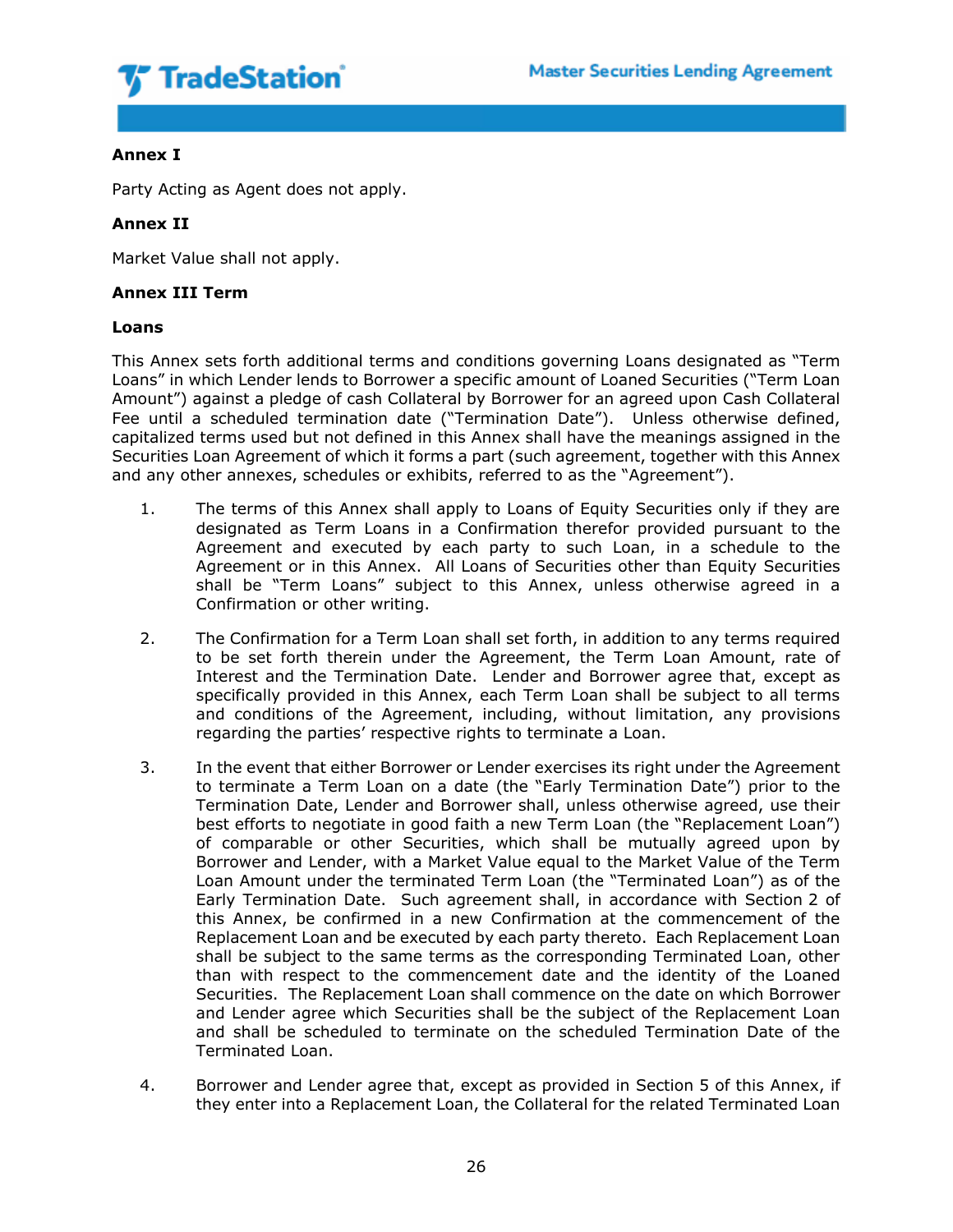need not be returned to Borrower and shall instead serve as Collateral for such Replacement Loan.

- 5. If Borrower and Lender are unable to negotiate and enter into a Replacement Loan for some or all of the Term Loan Amount on or before the Early Termination Date, (a) the party requesting termination of the Terminated Loan shall pay to the other party a Breakage Fee computed in accordance with Section 6 of this Annex with respect to that portion of the Term Loan Amount for which a Replacement Loan is not entered into, and (b) upon the transfer by Borrower to Lender of the Loaned Securities subject to the Terminated Loan, Lender shall transfer to Borrower Collateral for the Terminated Loan in accordance with and to the extent required under the Agreement, provided that no Default has occurred with respect to Borrower.
- 6. For purposes of this Annex, the term "Breakage Fee" shall mean a fee agreed by Borrower and Lender in the Confirmation or otherwise orally or in writing. In the absence of any such agreement, the term "Breakage Fee" shall mean, with respect to Loans of Government Securities, a fee equal to the sum of (a) the cost to the non-terminating party (including all fees, expenses and commissions) of entering into replacement transactions and entering into or terminating hedge transactions in connection with or as a result of the termination of the Terminated Loan, and (b) any other loss, damage, cost or expense directly arising or resulting from the termination of the Terminated Loan that is incurred by the non-terminating party (other than consequential losses or costs for lost profits or lost opportunities), as determined by the non-terminating party in a commercially reasonable manner, and (c) any other amounts due and payable by the terminating party to the nonterminating party under the Agreement on the Early Termination Date.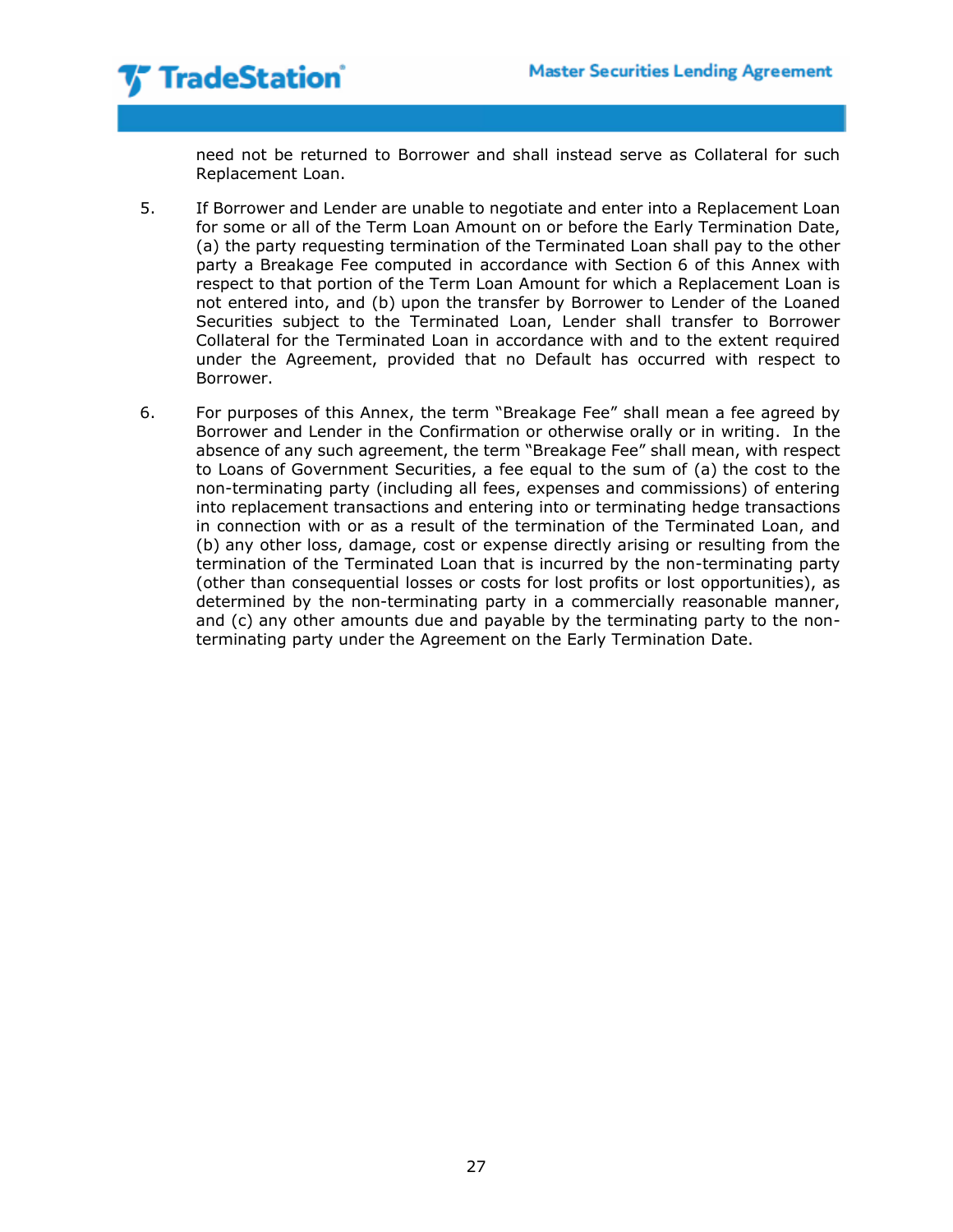

# **APPENDIX I: FULLY PAID LENDING PROGRAM COLLATERAL AGENT PROTOCOLS**

These Collateral Agent Protocols (these "Protocols") are referred to in, and incorporated into, Section 5.1 of the TradeStation Master Securities Lending Agreement (the "Agreement"). Capitalized terms used herein and not otherwise defined herein shall have the meanings ascribed in the Agreement.

## **1. POWERS OF COLLATERAL AGENT**

### $1.1$ **Powers of Collateral Agent**

Collateral Agent is irrevocably authorized and empowered to enter into and perform its obligations and protect, perfect, exercise and enforce its interest, rights, powers and remedies under the Agreement and the Control Agreement (the Agreement and the Control Agreement, collectively, the "FPL Agreements") and applicable law and in equity and to act as set forth in this Section 1 and Section 2 of these Protocols or as requested in any lawful directions given to it from time to time in respect of any matter by Lender, provided such directions are consistent with the FPL Agreements.

### $1.2$ **Rights and Powers Exercised for Sole and Exclusive Benefit of Lender**

Collateral Agent agrees that its rights and powers with respect to the Collateral hereunder are exercised solely and exclusively for the benefit of Lender. Collateral Agent will accept, hold, administer and enforce the security interest in the Collateral at any time transferred or delivered to it and all other interests, rights, powers and remedies at any time granted to or enforceable by Collateral Agent solely and exclusively for the benefit of Lender, and will distribute or cause to be distributed all proceeds received by it in realization thereon or from enforcement thereof solely and exclusively pursuant to the provisions of these Protocols and the FPL Agreements.

# **2. Obligations OF COLLATERAL AGENT**

#### $2.1$ **Undertakings of Collateral Agent**

- **(a)** Collateral Agent will act as collateral agent for the benefit solely and exclusively of Lender in accordance with Lender's respective interest in the Collateral as set forth in files or reports furnished or made available to Collateral Agent daily and upon its request (the "Respective Interest").
- **(b)** Collateral Agent shall, for the benefit of Lender, perform Collateral Agent's obligations under these Protocols and the FPL Agreements, and protect, exercise and enforce the liens in favor of Collateral Agent created under the Agreement and all interests, rights, powers and remedies granted or available to Collateral Agent under, pursuant to or in connection with the FPL Agreements.
- **(c)** Notwithstanding anything to the contrary contained in these Protocols or the FPL Agreements, Collateral Agent shall not commence any exercise of remedies or otherwise take any action or proceeding against any of the Collateral (other than actions as necessary to prove, protect or preserve the liens securing the obligations of TradeStation under the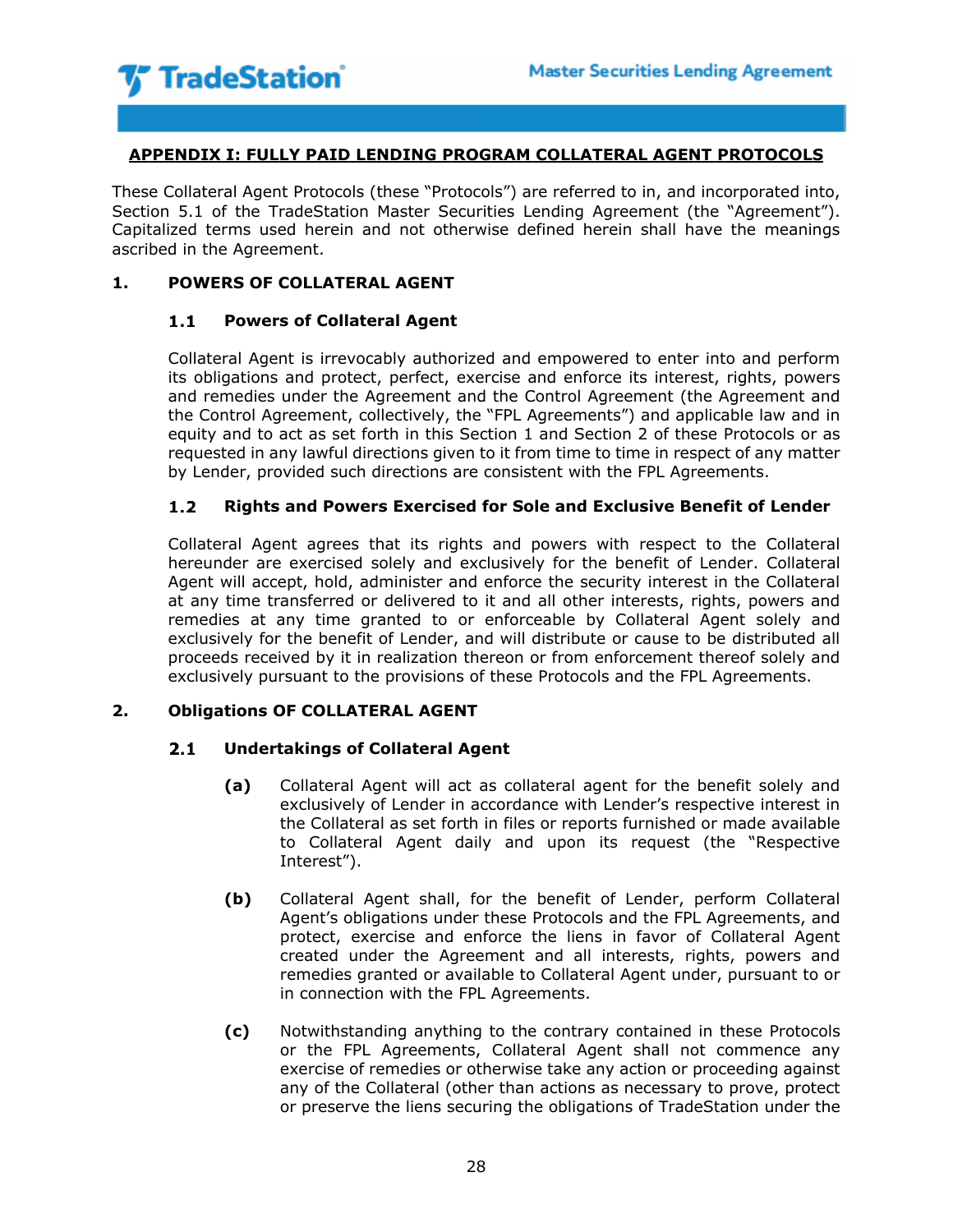

Agreement) unless and until it has actual knowledge that a Default has occurred. Collateral Agent shall be deemed to have actual knowledge that a Default has occurred (i) upon receipt of notice from Lender or TradeStation that a Default has occurred, or (ii) with respect to an Act of Insolvency by TradeStation, upon the public filing of any case, proceeding, petition or decree against TradeStation under Chapter 7 or Chapter 11 of the Bankruptcy Code, under the Securities Investor Protection Act of 1970 or under the Orderly Liquidation Authority under Title II of the Dodd-Frank Wall Street Reform and Consumer Protection Act.

**(d)** Upon receipt of such notice or deemed notice, Collateral Agent shall, at the request and direction (or deemed direction) of Lender, instruct the Bank as to the disposition of the Collateral and apply the proceeds of the Collateral as provided herein. Collateral Agent shall remit to Lender, or cause the Bank to remit to Lender, proceeds of Collateral deliverable to Lender pursuant to Section 2.2 of these Protocols at Lender's instruction.

### $2.2<sub>2</sub>$ **Application of Proceeds**

Collateral Agent will apply or direct the application of the proceeds of any collection, sale, foreclosure or other realization upon any Collateral in the following order of application:

- **(a)** First, to the payment in full of all amounts payable to Lender pursuant to the Agreement (which amounts shall be based on (i) the most recent information concerning the amount of Collateral that should be pledged to Lender received by Collateral Agent from TradeStation and (ii) other amounts owed to Lender under the Agreement as determined on a final basis by the trustee or receiver appointed in connection with an insolvency of TradeStation or the court presiding over TradeStation's bankruptcy case);
- **(b)** Second, to the Bank on account of the Bank's fees and any reasonable legal fees, costs and expenses or other liabilities of any kind incurred by it to the extent it would be entitled to the same under the Control Agreement;
- **(c)** Third, to Collateral Agent on account of Collateral Agent's fees and any reasonable legal fees, costs and expenses or other liabilities of any kind incurred by Collateral Agent to the extent it would be entitled to the same under the Agreement and these Protocols; and
- **(d)** Finally, to TradeStation any surplus remaining after the payment in full in cash of the amounts described in the preceding clauses, its successors or assigns, or as a court of competent jurisdiction may direct.

### $2.3$ **Amendment of FPL Agreements**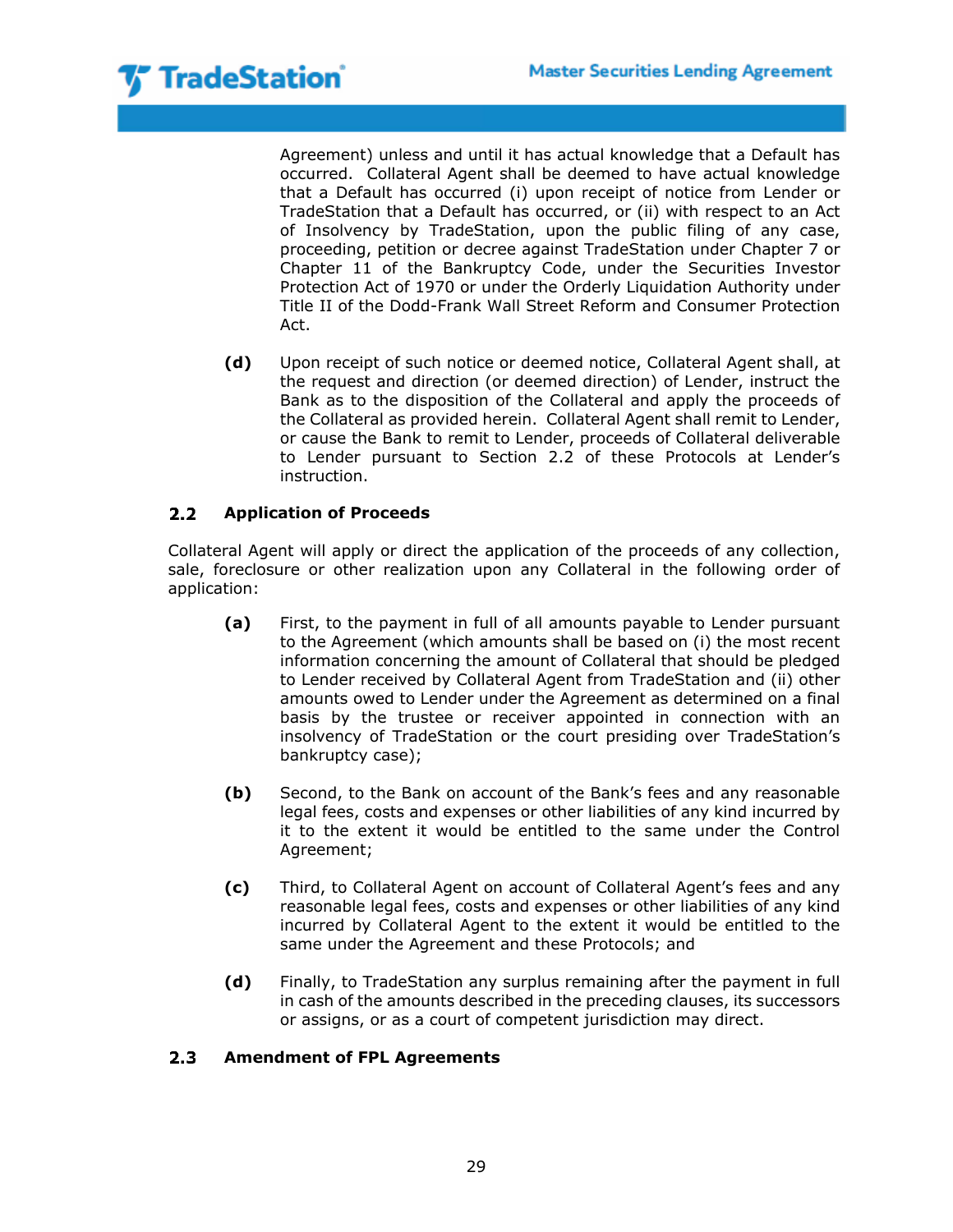

Collateral Agent will not agree or consent to any amendment of an FPL Agreement without the consent of Lender (which consent may take the form of negative consent), except that no consent of Lender shall be required for any amendment that has the effect solely of:

- **(a)** adding or maintaining Collateral;
- **(b)** preserving, perfecting or establishing the priority of the security interests in favor of Lender on Collateral or the rights of Collateral Agent therein; or
- **(c)** curing any ambiguity, omission, defect or inconsistency; provided that such amendment does not adversely affect any security interest in Collateral securing the obligations of TradeStation to Lender under the FPL Agreements or perfection thereof or the rights of Lender.

# **3. IMMUNITIES OF COLLATERAL AGENT**

### $3.1$ **No Implied Duty**

Collateral Agent will not have any fiduciary duties nor will it have responsibilities or obligations other than those expressly assumed by it in the FPL Agreements and these Protocols. No implied duties or responsibilities on behalf of Collateral Agent shall be read into this Agreement or otherwise exist. Collateral Agent will not be required to take any action that is contrary to applicable law or any provision of the FPL Agreements and these Protocols.

### $3.2$ **Solicitation of Instructions**

- **(a)** Collateral Agent may at any time solicit written confirmatory instructions from Lender or request an order of a court of competent jurisdiction as to any action that it may be requested or required to take, or that it may propose to take, in the performance of any of its obligations under the FPL Agreements or these Protocols and may suspend performance of such obligations as it determines to be appropriate until it receives such instructions or order.
- **(b)** No instruction or direction given to Collateral Agent by Lender that in the sole judgment of Collateral Agent imposes, purports to impose or might reasonably be expected to impose upon Collateral Agent any obligation or liability not set forth in or arising under the FPL Agreements or these Protocols will be binding upon Collateral Agent unless Collateral Agent elects, at its sole option, to accept such direction.

### $3.3<sub>1</sub>$ **Limitation of Liability**

Collateral Agent will not be responsible or liable for any action taken or omitted to be taken by it under these Protocols, except for its own negligence, bad faith, reckless disregard or willful misconduct.

#### **Documents in Satisfactory Form** $3.4$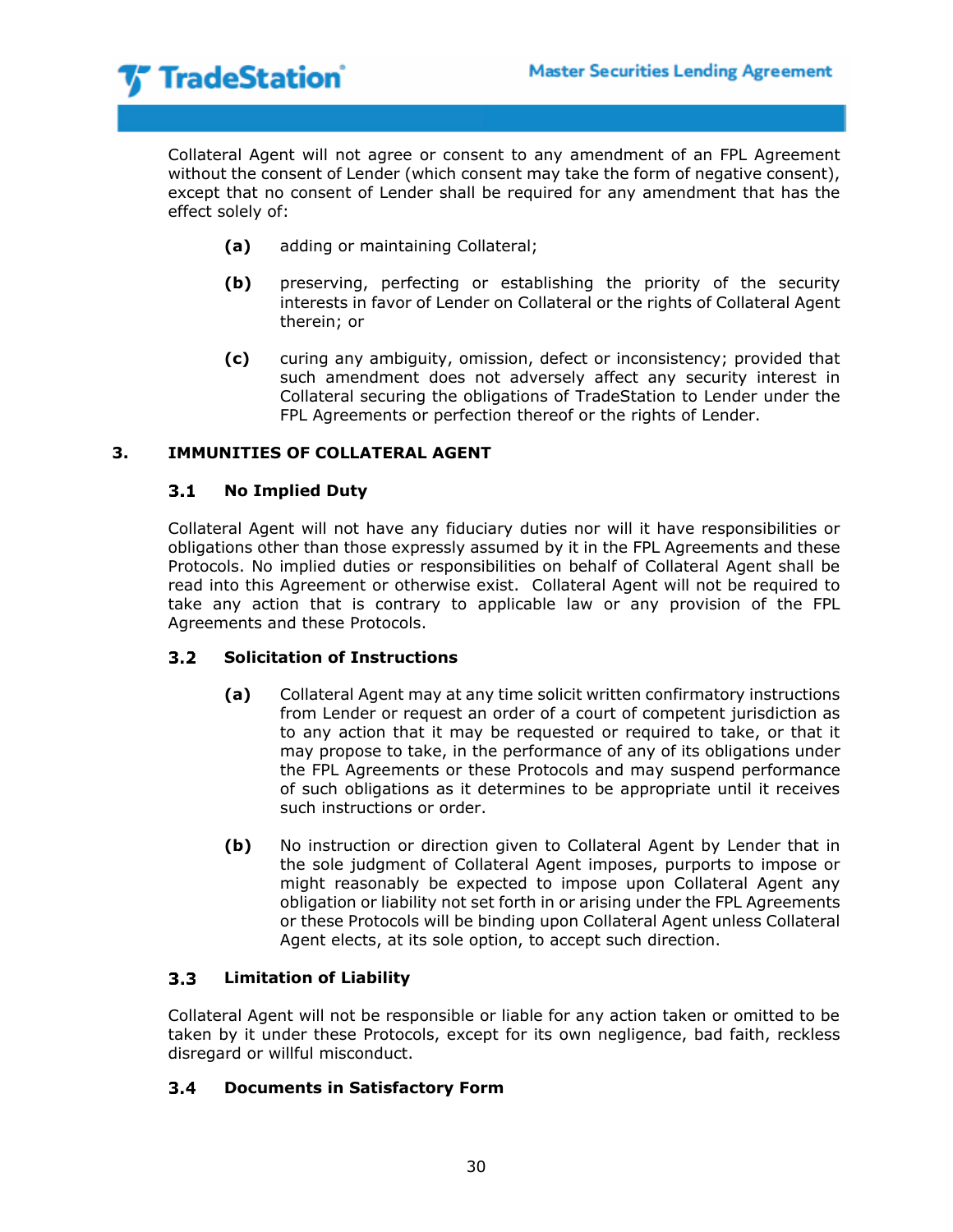

Collateral Agent will be entitled to require that all agreements, certificates, opinions, instruments and other documents at any time submitted to it, including those expressly provided for in the FPL Agreements, be delivered to it in a form and with substantive provisions reasonably satisfactory to it.

### $3.5<sub>1</sub>$ **Reliance**

Collateral Agent may seek and rely upon, and will be protected in relying upon, any judicial order or judgment relied upon in good faith without being required to determine the authenticity thereof or the correctness of any fact stated therein or the propriety or validity of service thereof. Collateral Agent may act in reliance upon any instrument comporting with the provisions of the FPL Agreements or any signature reasonably believed by it to be genuine and may assume that any person purporting to give notice or receipt or advice or make any statement or execute any document in connection with the provisions hereof has been duly authorized to do so.

### $3.6$ **Events of Default**

- **(a)** Collateral Agent agrees to monitor for an Act of Insolvency with respect to TradeStation and shall declare such an Act of Insolvency to have occurred upon the public filing of any case, proceeding, petition or decree against TradeStation under Chapter 7 or Chapter 11 of the Bankruptcy Code, under the Securities Investor Protection Act of 1970 or under the Orderly Liquidation Authority under Title II of the Dodd-Frank Wall Street Reform and Consumer Protection Act.
- **(b)** Other than the obligation to monitor for an Act of Insolvency by TradeStation as described in paragraph (a), Collateral Agent will not be obligated to inquire as to the occurrence or absence of any Default and will not be affected by or required to act upon any notice or knowledge as to the occurrence of any Default unless and until it receives from TradeStation or Lender notice stating that a Default has occurred and is continuing, or it receives instruction from Lender pursuant to Section 14.1 of the Agreement. Collateral Agent may rely upon, and be fully protected in relying upon, any such notice which it reasonably believes to be genuine and shall have no obligation to verify the occurrence or continuation of a Default.

### $3.7<sub>2</sub>$ **Actions by Collateral Agent**

As to any matter not expressly provided for by the FPL Agreements, Collateral Agent may act or refrain from acting as directed by Lender and will be fully protected if it does so, and any action taken, suffered or omitted pursuant to this Section 3.7 of these Protocols shall be binding on Lender.

### $3.8$ **Security or Indemnity in Favor of Collateral Agent**

Collateral Agent will not be required to advance or expend any funds or otherwise incur any financial liability in the performance of its duties or the exercise of its powers or rights hereunder, including, without limitation, making any filings or other appearances on behalf of Lender or otherwise in any insolvency proceeding, unless it has been provided with security or indemnity reasonably satisfactory to it against any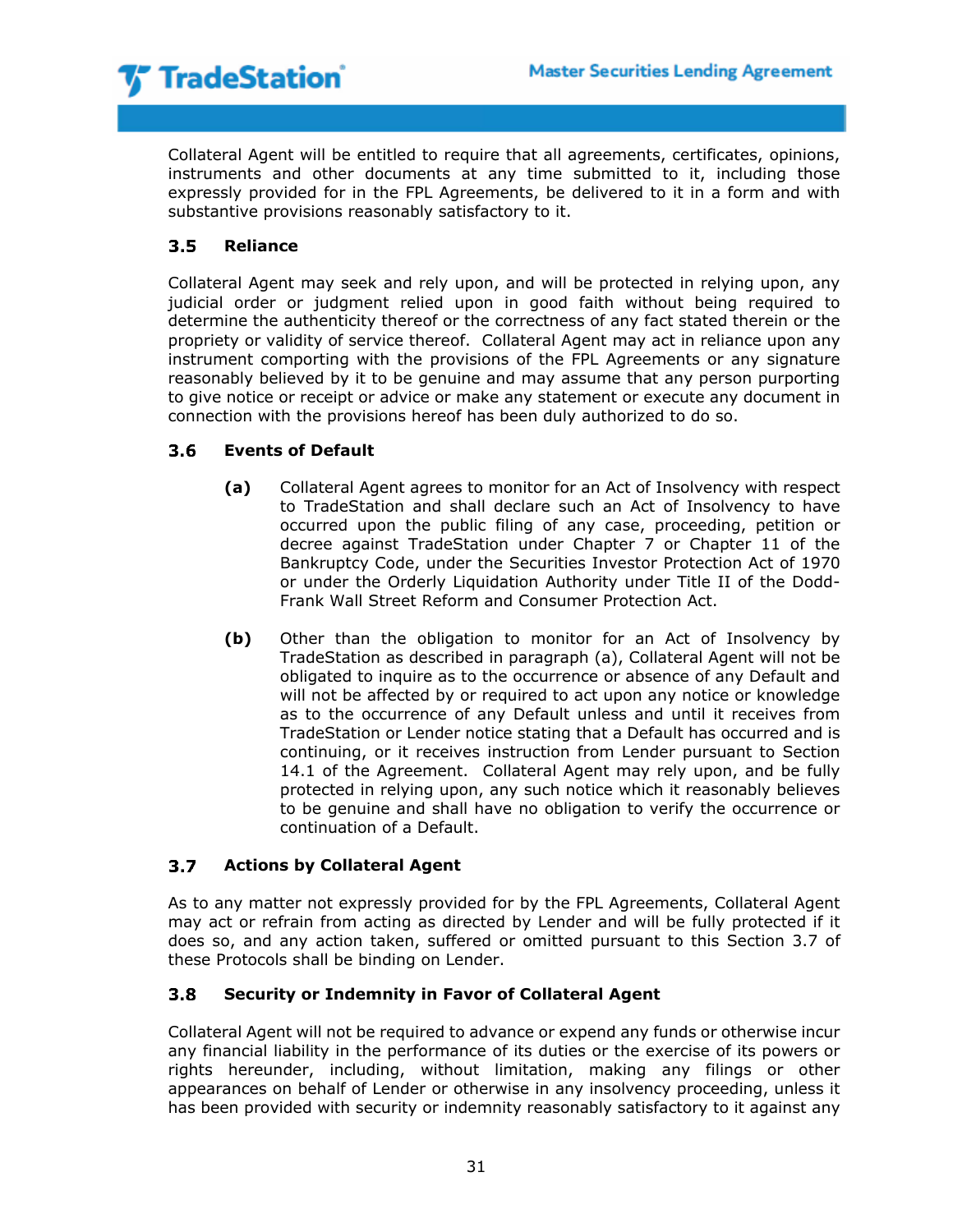

and all liability or expense which may be incurred by it by reason of taking or continuing to take such action.

### **Rights of Collateral Agent**  $3.9<sub>1</sub>$

If any disagreement among the parties to the FPL Agreements results in conflicting claims or demands being made in connection with the Collateral and if the terms of the FPL Agreements and these Protocols do not unambiguously and specifically mandate the action Collateral Agent is required to take or not to take in connection therewith under the circumstances then existing, or if Collateral Agent is in doubt as to what action it is required to take or not to take under the FPL Agreements or these Protocols, it will be entitled to refrain from taking any action, and will incur no liability for doing so, until directed otherwise in writing by a request signed jointly by the parties entitled to give such direction or by order of a court of competent jurisdiction, accompanied by all security or indemnity reasonably requested by Collateral Agent against any and all liability or expense which may be incurred by it in acting upon such direction.

# **Limitations on Duty of Collateral Agent in Respect of Collateral**

- **(a)** Beyond the exercise of reasonable care in the custody of Collateral in its possession (if any), Collateral Agent will have no duty as to any Collateral in its possession or in the possession of any agent or bailee or any income thereon or as to preservation of rights against prior parties or any other rights pertaining thereto and Collateral Agent will not be responsible for filing any financing or continuation statements or recording any documents or instruments in any public office at any time or times or otherwise perfecting or maintaining the perfection of any liens on the Collateral. Collateral Agent will be deemed to have exercised reasonable care in the custody of the Collateral in its possession (if any) if the Collateral is accorded treatment with substantially the same degree of care which it accords its own property, and Collateral Agent will not be liable or responsible for any loss or diminution in the value of any of the Collateral by reason of the act or omission of any carrier, forwarding agency or other agent or bailee selected by Collateral Agent in good faith.
- **(b)** Collateral Agent will not be responsible for the existence or sufficiency of any of the Collateral or for the validity, perfection, priority or enforceability of the security interest in any of the Collateral, whether impaired by operation of law or by reason of any act or omission on its part hereunder, for the validity of the title of TradeStation to the Collateral, for insuring the Collateral or for the payment of taxes, charges, assessments or liens upon the Collateral or otherwise as to the maintenance of the Collateral.

# **4. RESIGNATION AND REMOVAL OF COLLATERAL AGENT**

### $4.1$ **Resignation or Removal of Collateral Agent**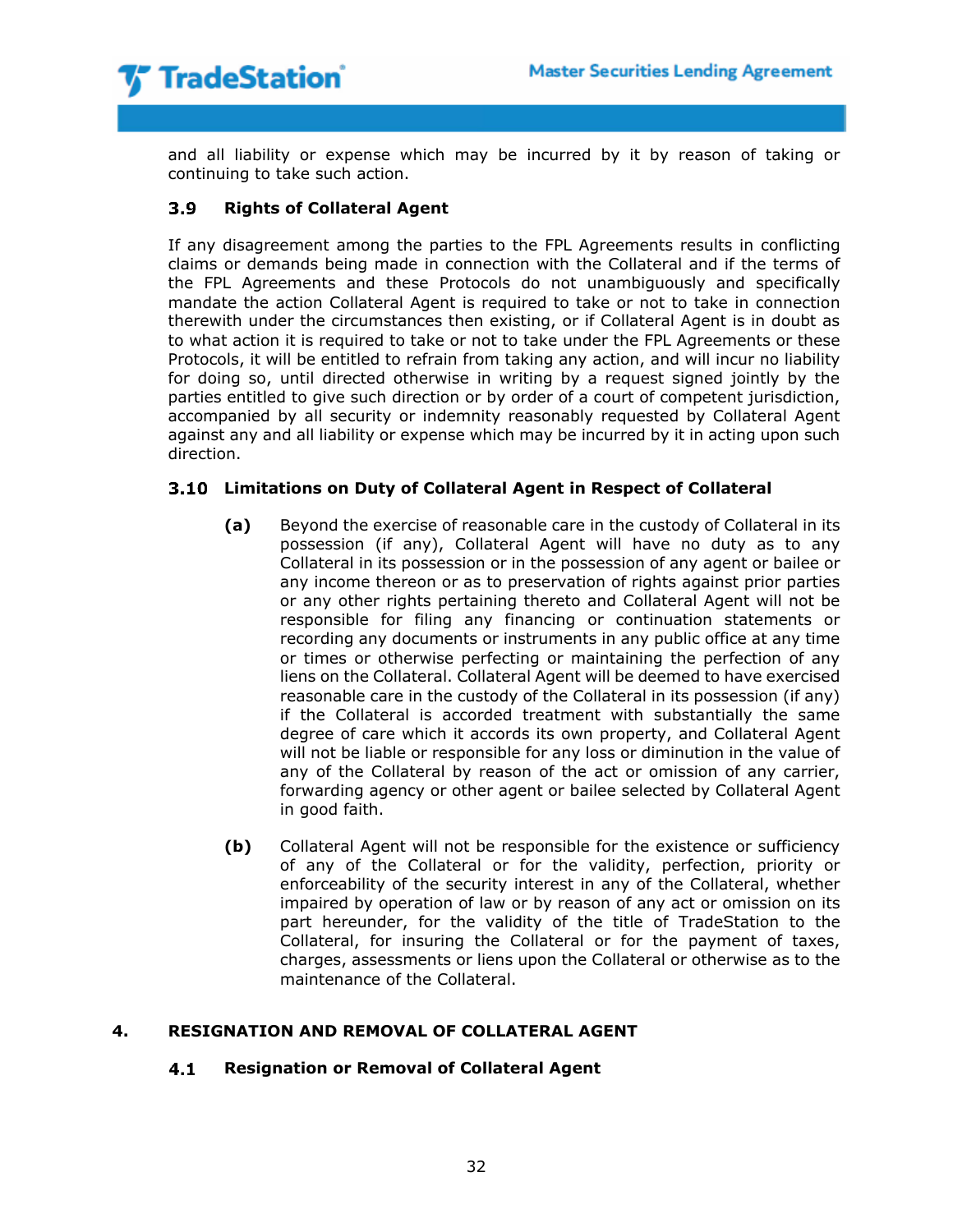Subject to the appointment of a successor Collateral Agent as provided in Section 4.2 of these Protocols ("Successor Collateral Agent"), and the acceptance of such appointment by the Successor Collateral Agent:

- **(a)** Collateral Agent may resign at any time by giving not less than ninety (90) days' notice of resignation to TradeStation and Lender; and
- **(b)** Collateral Agent may be removed at any time by TradeStation if Collateral Agent fails to perform its duties under the FPL Agreements and these Protocols; and
- **(c)** Lender will be notified of the Successor Collateral Agent by TradeStation within reasonable time of the effective change.

### $4.2$ **Appointment of Successor Collateral Agent**

Upon the resignation or removal of Collateral Agent, a Successor Collateral Agent may be appointed by Collateral Agent (at the expense of TradeStation) or TradeStation, or Collateral Agent may petition a court of competent jurisdiction for appointment of a Successor Collateral Agent, which must be a company organized and doing business under the laws of the United States of America or any state or territory thereof or of the District of Columbia that has experience acting as collateral agent for a fully paid securities lending program. Collateral Agent will fulfill its obligations hereunder until a Successor Collateral Agent meeting the requirements of this Section 4.2 of these Protocols has accepted its appointment as Collateral Agent and the provisions of this Section 4.2 of these Protocols have been satisfied.

#### **Succession**  $4.3$

When the person so appointed as Successor Collateral Agent accepts such appointment:

- **(a)** such person will succeed to and become vested with all the rights, powers, privileges and duties of the predecessor Collateral Agent, and the predecessor Collateral Agent will be discharged from its duties and obligations hereunder; and
- **(b)** the predecessor Collateral Agent will (at the expense of TradeStation) promptly transfer all liens and Collateral within its possession or control to the possession or control of the Successor Collateral Agent and Collateral Agent and TradeStation will each execute instruments and assignments as may be necessary or desirable or reasonably requested by the Successor Collateral Agent to transfer to the Successor Collateral Agent all liens, interests, rights, powers and remedies of the predecessor Collateral Agent in respect of the FPL Agreements and the Collateral.

Thereafter the predecessor Collateral Agent will remain entitled to enforce the immunities granted to it in Section 3 of these Protocols.

#### $4.4$ **Merger, Conversion or Consolidation of Collateral Agent**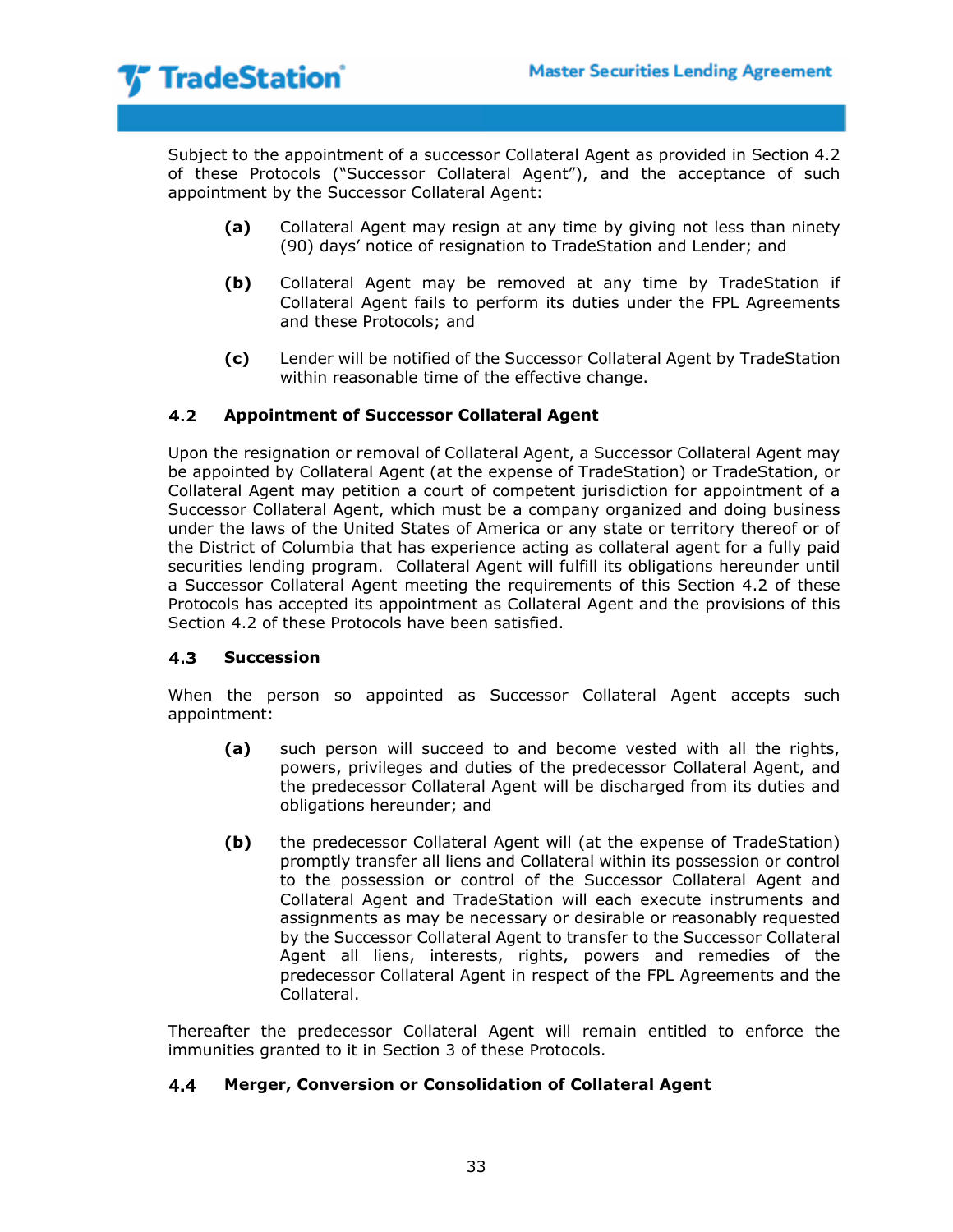

Any person into which Collateral Agent may be merged or converted or with which it may be consolidated, or any person resulting from any merger, conversion or consolidation to which Collateral Agent is a party, or any person succeeding to the business of Collateral Agent will be the successor of Collateral Agent pursuant to Section 4.3 of these Protocols, without the execution or filing of any paper with any party hereto or any further act on the part of any of the parties hereto (except where an instrument of transfer or assignment is required by law to effect such succession), if (a) such person satisfies the eligibility requirements set forth in Section 4.2 of these Protocols and (b) prior to any such merger, conversion or consolidation, Collateral Agent has notified TradeStation and Lender thereof in writing.

### 4.5 **Event or Occurrence of Bankruptcy or Insolvency of Collateral Agent**

In the event that Collateral Agent becomes insolvent as declared pursuant to the public filing of any case, proceeding, petition or decree against Collateral Agent under Chapter 7 or Chapter 11 of the Bankruptcy Code, or any other applicable U.S. law or regulation, TradeStation may: (a) appoint a Successor Collateral Agent (at TradeStation's expense) subject to Lender's consent (which consent may take the form of negative consent); (b) petition a court of competent jurisdiction for appointment of a Successor Collateral Agent subject to the terms and qualifications set forth in Section 4.2 of these Protocols, or (c) terminate the FPL Agreements and return the Loaned Securities to Lender.

Collateral Agent at all times accepts, holds, administers and enforces the security interest in the Collateral, the Collateral, and any accounts in which the Collateral is held solely and exclusively as the collateral agent for the benefit of Lender. Upon the insolvency or bankruptcy of Collateral Agent, the Collateral shall not be treated as property of Collateral Agent or Collateral Agent's estate and Collateral Agent or the estate of Collateral Agent shall not have any claim or other interest in the Collateral or any account in which the Collateral is held.

# **5. MISCELLANEOUS COLLATERAL AGENT PROTOCOLS**

#### $5.1$ **Successors and Assigns**

Except as provided in Section 4.1 and Section 4.4 of these Protocols, Collateral Agent may not, in its capacity as such, delegate any of its duties or assign any of its rights hereunder, and any attempted delegation or assignment of any such duties or rights will be null and void; provided, however, that Collateral Agent's affiliates may perform administrative services pursuant to the Agreement and these Protocols on behalf of Collateral Agent. All obligations of Collateral Agent hereunder will inure to the sole and exclusive benefit of, and be enforceable by, Lender.

### $5.2$ **Delay and Waiver**

No failure to exercise, no course of dealing with respect to the exercise of, and no delay in exercising, any right, power or remedy arising under these Protocols or the Agreement will impair any such right, power or remedy or operate as a waiver thereof. No single or partial exercise of any such right, power or remedy will preclude any other or future exercise thereof or the exercise of any other right, power or remedy. The remedies herein are cumulative and are not exclusive of any remedies provided by law.